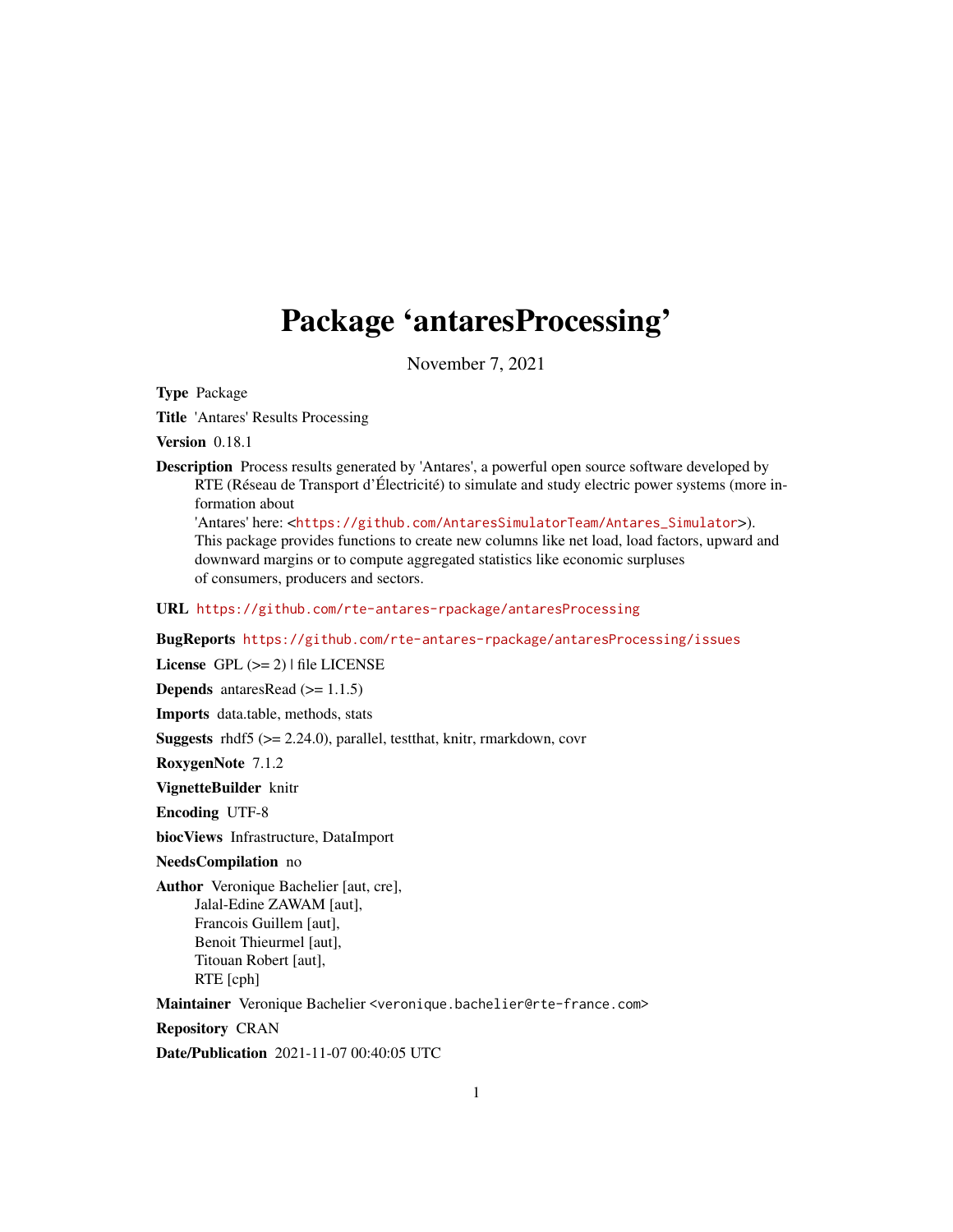## <span id="page-1-0"></span>R topics documented:

|       | $\overline{3}$ |
|-------|----------------|
|       | $\overline{4}$ |
|       | 5              |
|       | -6             |
|       | $\overline{7}$ |
|       |                |
|       |                |
|       |                |
|       |                |
|       |                |
|       |                |
|       |                |
|       |                |
|       |                |
|       |                |
|       |                |
|       |                |
|       |                |
| Index | 28             |

addCongestionLink *Add the congestion frequency and the number of congested hours for a given link*

## Description

This function computes 4 congestion variables of link (congestion frequency and congestion hours in direct and indirect direction) and adds them to an antaresData object. The input object must be at an hourly timestep.

## Usage

```
addCongestionLink(x, timeStep = c("daily", "weekly", "monthly", "annual"))
```
## Arguments

| X        | Object of class antaresData created with function readAntares. It must con-<br>tain the columns CONG. PROB $+$ and CONG. PROB $-$ and be at an hourly timestep. |
|----------|-----------------------------------------------------------------------------------------------------------------------------------------------------------------|
| timeStep | character Desired time step for the result.                                                                                                                     |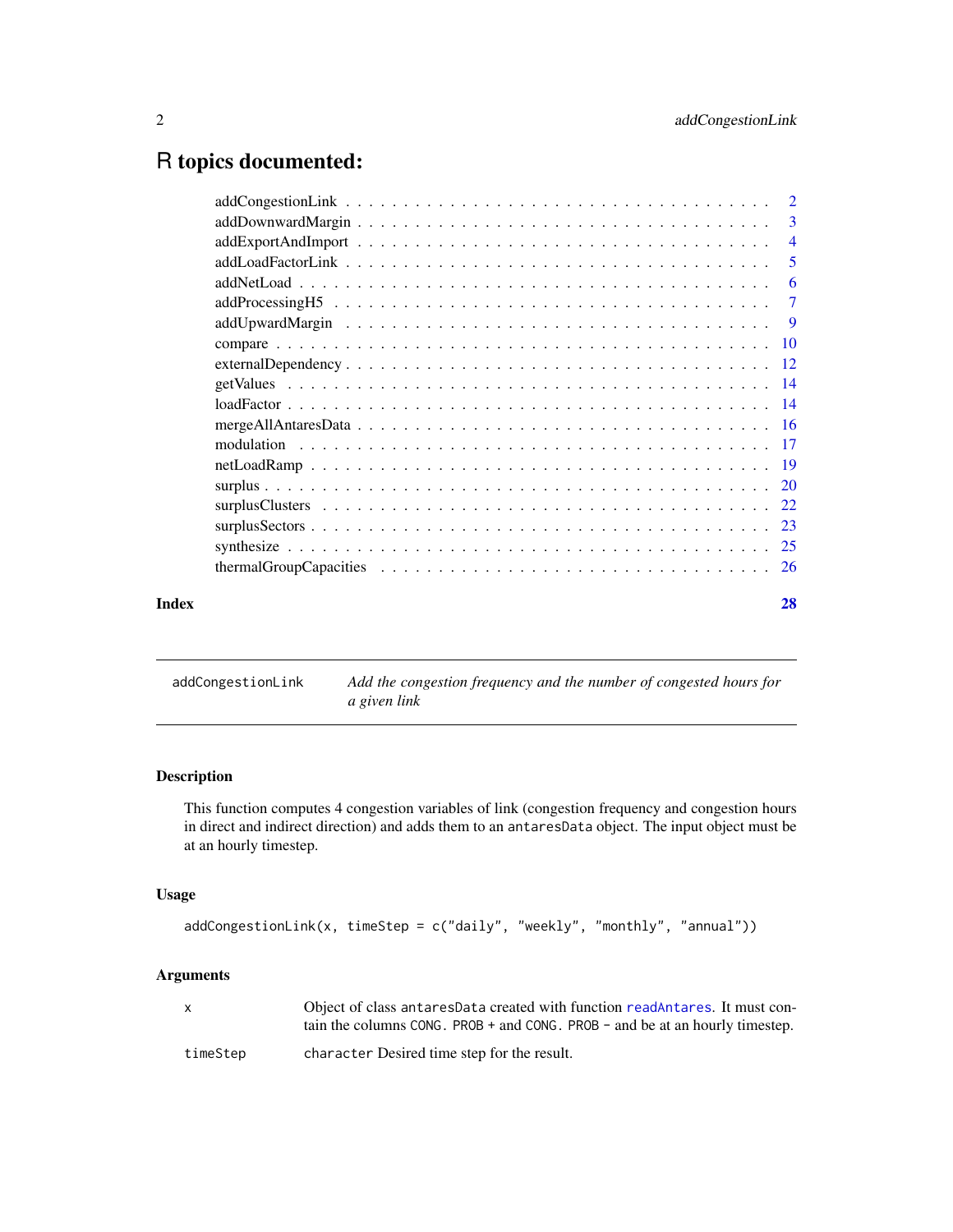#### <span id="page-2-0"></span>Value

addCongestionLink modifies its input by adding four columns:

congestionFrequencyDirect

This is the congestion frequency on the direct direction of the link at the specified time resolution.

```
congestionFrequencyDirect = round(sum((CONG. PROB + C = 0)/.N), 2)
```
congestionFrequencyIndirect

This is the congestion frequency on the indirect direction of the link at the specified time resolution.

```
congestionFrequencyIndirect = round(sum((CONG. PROB - C = 0)/.N), 2)
```
congestionHoursDirect

This is the number of congestion hours on the direct direction of the link at the specified time resolution.

congestionHoursDirect =  $sum('CONG. PROB + ' != 0)$ 

congestionHoursIndirect

This is the number of congestion hours on the direct direction of the link at the specified time resolution.

congestionHoursIndirect = sum(`CONG. PROB -` != 0)

## Examples

```
## Not run:
# Data required by the function
mydata <- readAntares(links = "all")
mydata <- addCongestionLink(mydata, timeStep = "daily")
names(mydata)
mydata <- addCongestionLink(mydata, timeStep = c('daily'))
## End(Not run)
```
<span id="page-2-1"></span>addDownwardMargin *Add downward margins of areas*

#### **Description**

This function computes isolated and interconnected downward margins of areas and add them to an antaresData object.

#### Usage

addDownwardMargin(x)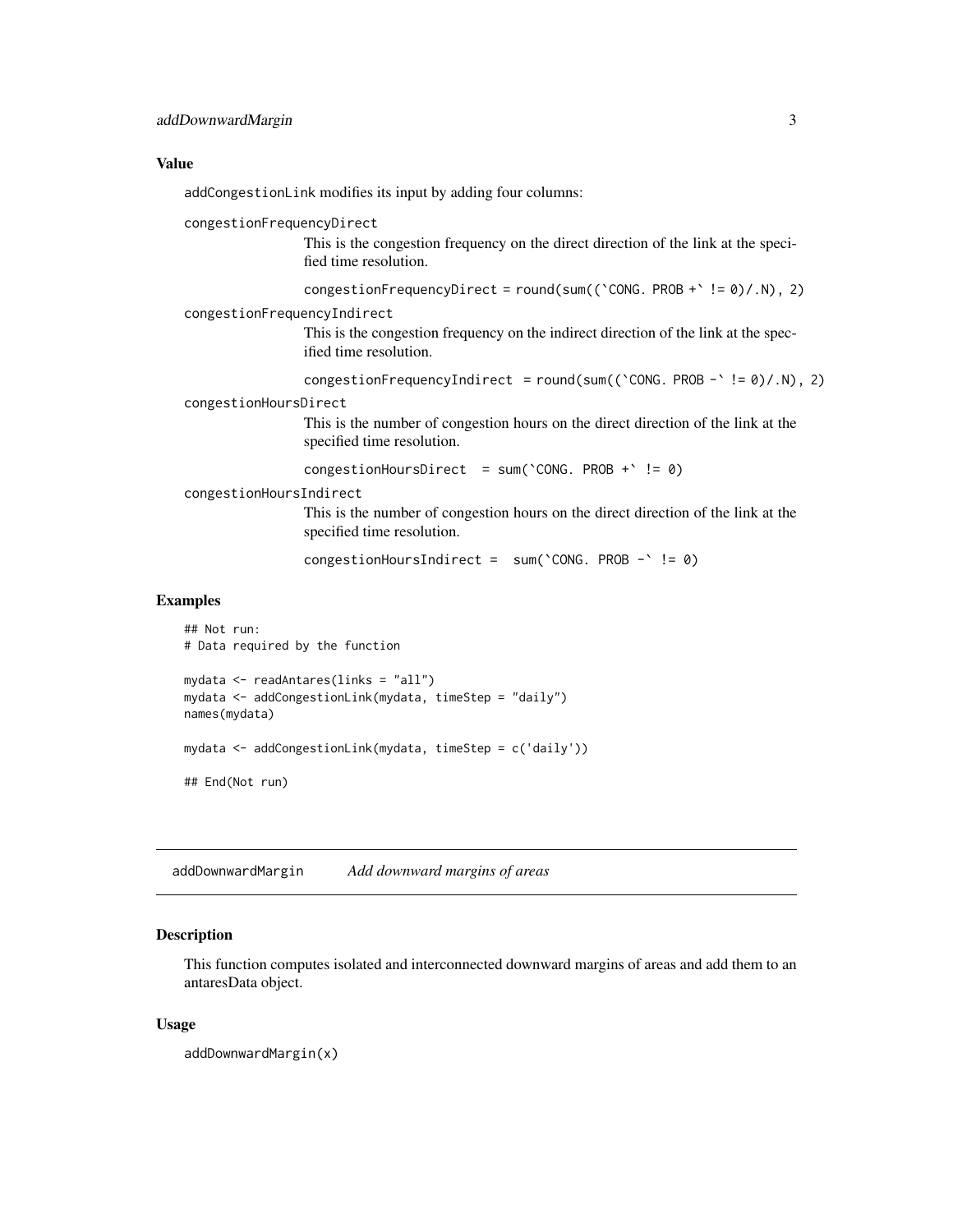#### <span id="page-3-0"></span>Arguments

#### Details

For a given area, downward margin is equal to the thermal minimum production (due must run production and minimum stable power of production units) plus the fatal productions minus the load and the pumping capacity. More formally it is equal to:

```
isolatedDownwardMargin = thermalPMin + `H. ROR` + WIND + SOLAR + `MISC. NDG` -LOAD -pumpingCapacity
```
The variable pumpingCapacity is automatically created when pumped storage areas are removed with function [removeVirtualAreas](#page-0-0). If there is not any such area, pumpingCapacity is assumed to be equal to 0.

Interconnected downward margin is the isolated downward margin plus the exports minus the imports:

interconnectedDownwardMargin = isolatedDownwardMargin + BALANCE -`ROW BAL.`

#### Value

The function modifies its input by adding to it two new columns isolatedDownwardMargin and interconnectedDownwardMargin. For convenience it invisibly returns x.

#### Examples

```
## Not run:
# data required by the function
showAliases("downwardMargin")
mydata <- readAntares(select = "downwardMargin")
mydata <- removeVirtualAreas(mydata, getAreas(c("pump", "stor")))
addDownwardMargin(mydata)
names(mydata$areas)
## End(Not run)
```
<span id="page-3-1"></span>addExportAndImport *Export and import of areas or districts*

## **Description**

This function computes the export and import of areas or districts and add it to an antaresData object.

#### Usage

```
addExportAndImport(x, addCapacities = FALSE, opts = NULL)
```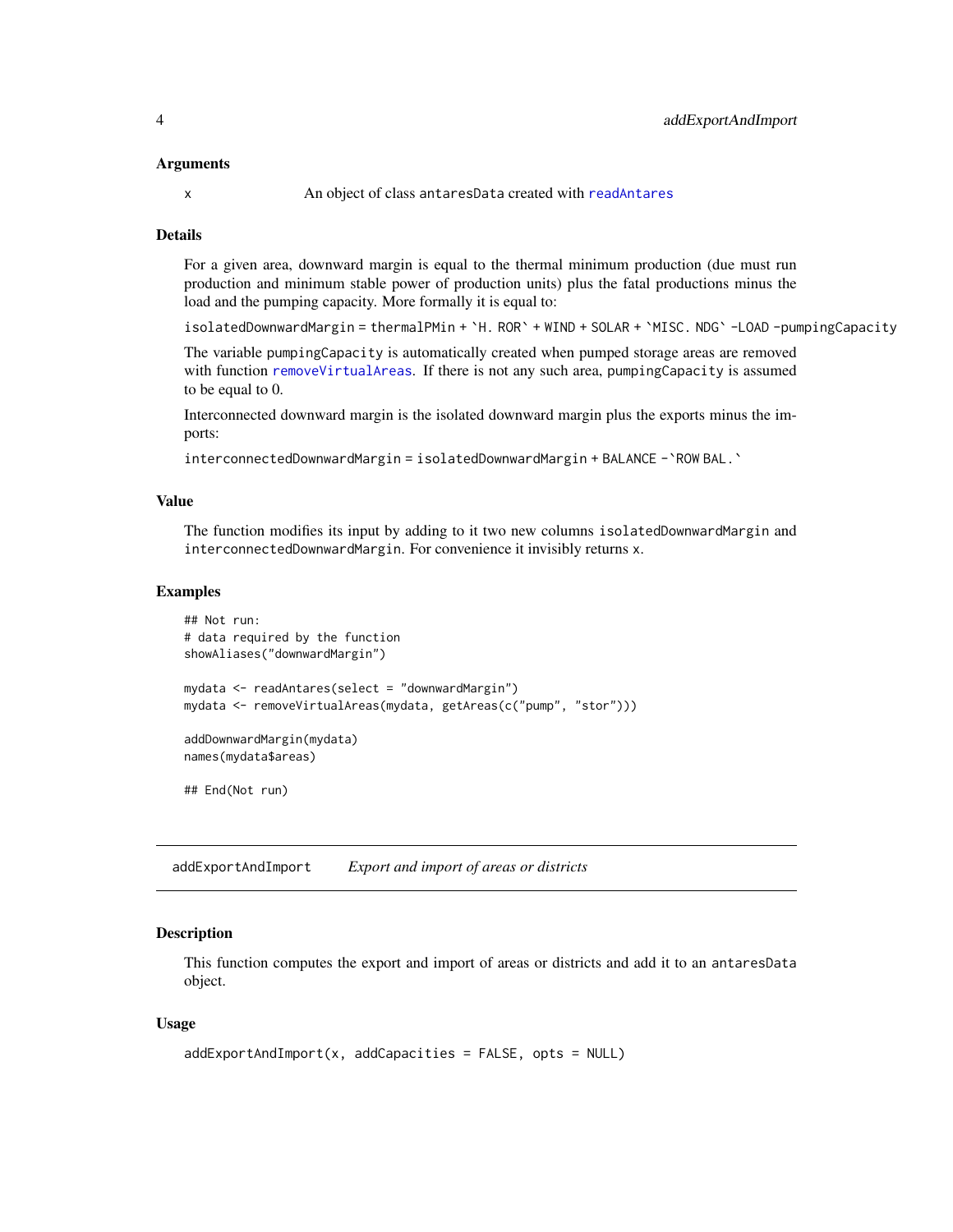## <span id="page-4-0"></span>Arguments

| x    | an object of class "antaresDataList" created with the function readAntares. It<br>has to contain some areas and all the links that are connected to these areas.<br>Moreover the function remove Virtual Areas must be call before. |
|------|-------------------------------------------------------------------------------------------------------------------------------------------------------------------------------------------------------------------------------------|
|      | addCapacities If TRUE, export and import capacities are added.                                                                                                                                                                      |
| opts | opts                                                                                                                                                                                                                                |

#### Value

addExportAndImport modifies its input by adding to it columns:

| export    | export for an area or district                                               |
|-----------|------------------------------------------------------------------------------|
| import    | import for an area or district                                               |
| capExport | capacity of export for an area or district, if add Capacities is set to TRUE |
| capImport | capacity of import for an area or district, if addCapacities is set to TRUE  |

## Examples

```
## Not run:
# Data required by the function
showAliases("exportsImports")
mydata <- readAntares(select = "exportsImports")
addExportAndImport(mydata)
names(mydata$areas)
```
## End(Not run)

<span id="page-4-1"></span>addLoadFactorLink *Load factors of link*

## Description

This function computes the load factor of link and add it to an antaresData object.

## Usage

```
addLoadFactorLink(x)
```
#### Arguments

x Object of class antaresData created with function [readAntares](#page-0-0). It must contain the columns transCapacityDirect and transCapacityIndirect.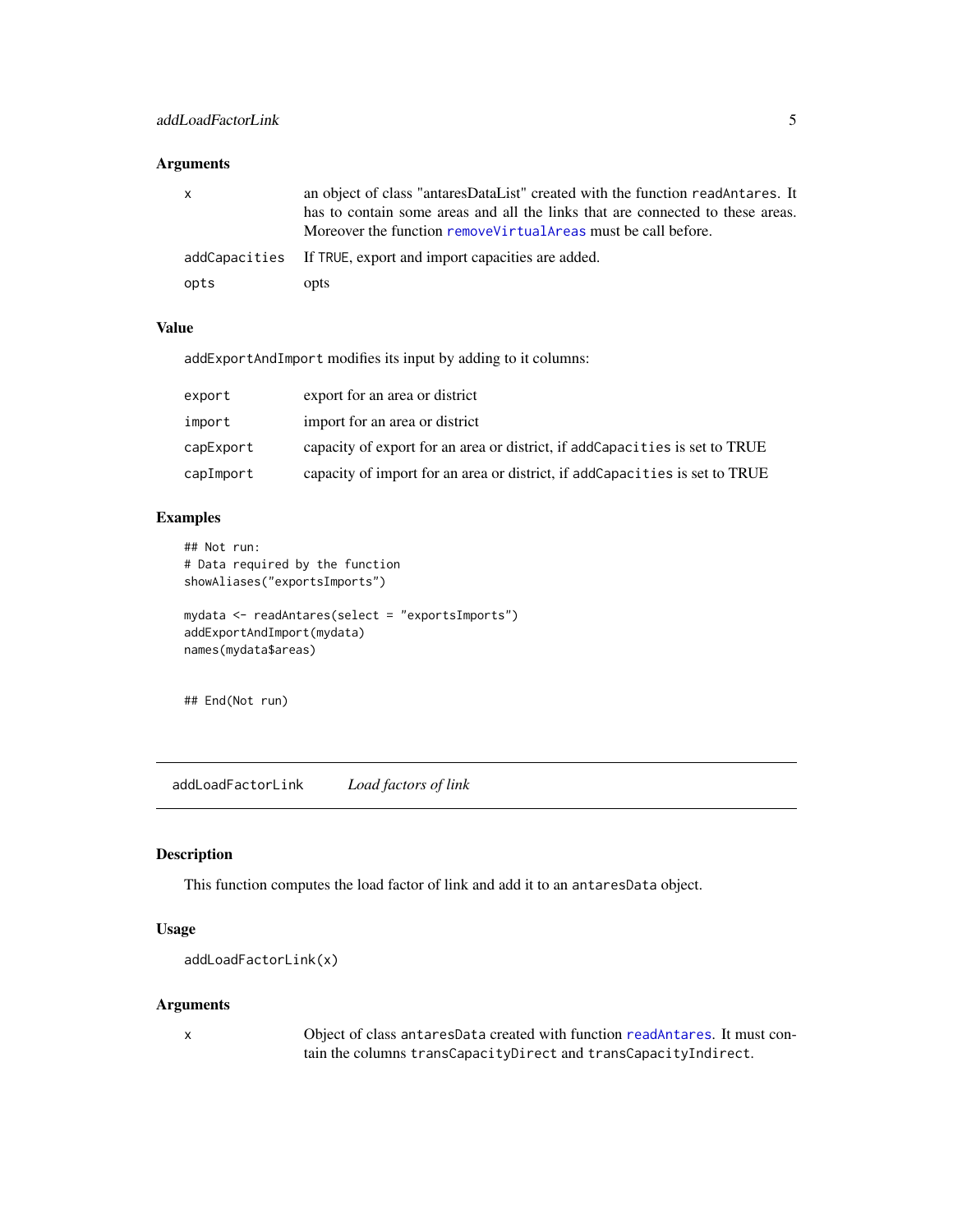<span id="page-5-0"></span>addLoadFactorLink modifies its input by adding to it two columns:

| loadFactor | Proportion of the installed capacity of a link that is effectively used:                       |
|------------|------------------------------------------------------------------------------------------------|
|            | $loadFactor = 'FLOW LIN' / transCapacity$                                                      |
|            | Notice that load Factor can be positive or negative according to the direction of<br>the flow. |
| congestion | 1 if the link is saturated (loadFactor = $+/-1$ ), 0 otherwise.                                |

For convenience, the function invisibly returns the modified input.

## Examples

```
## Not run:
# Data required by the function
showAliases("loadFactorLink")
mydata <- readAntares(select = "loadFactorLink")
addLoadFactorLink(mydata)
names(mydata)
## End(Not run)
```
<span id="page-5-1"></span>addNetLoad *Net load of areas*

#### Description

This function computes the net load of areas or districts and add it to an antaresData object. Net load is the load of an area minus productions that are not controlled: wind, solar, hydraulic run of river, etc. the production of clusters in must run mode is also subtracted by default.

## Usage

```
addNetLoad(x, ignoreMustRun = FALSE)
```
#### Arguments

| An antaresData object created with readAntares. Unless ignoreMustRun is                     |
|---------------------------------------------------------------------------------------------|
| true, it must have a column must Run Total.                                                 |
| ignoremust Run If TRUE, the production in must run mode is not substracted to the net load. |

## Value

addNetLoad modifies its input by adding to it a column "netLoad". For convenience, it invisibly returns the modified input. formula = LOAD - 'ROW BAL.' - PSP - 'MISC. NDG' - 'H. ROR' - WIND - SOLAR - mustRunTotal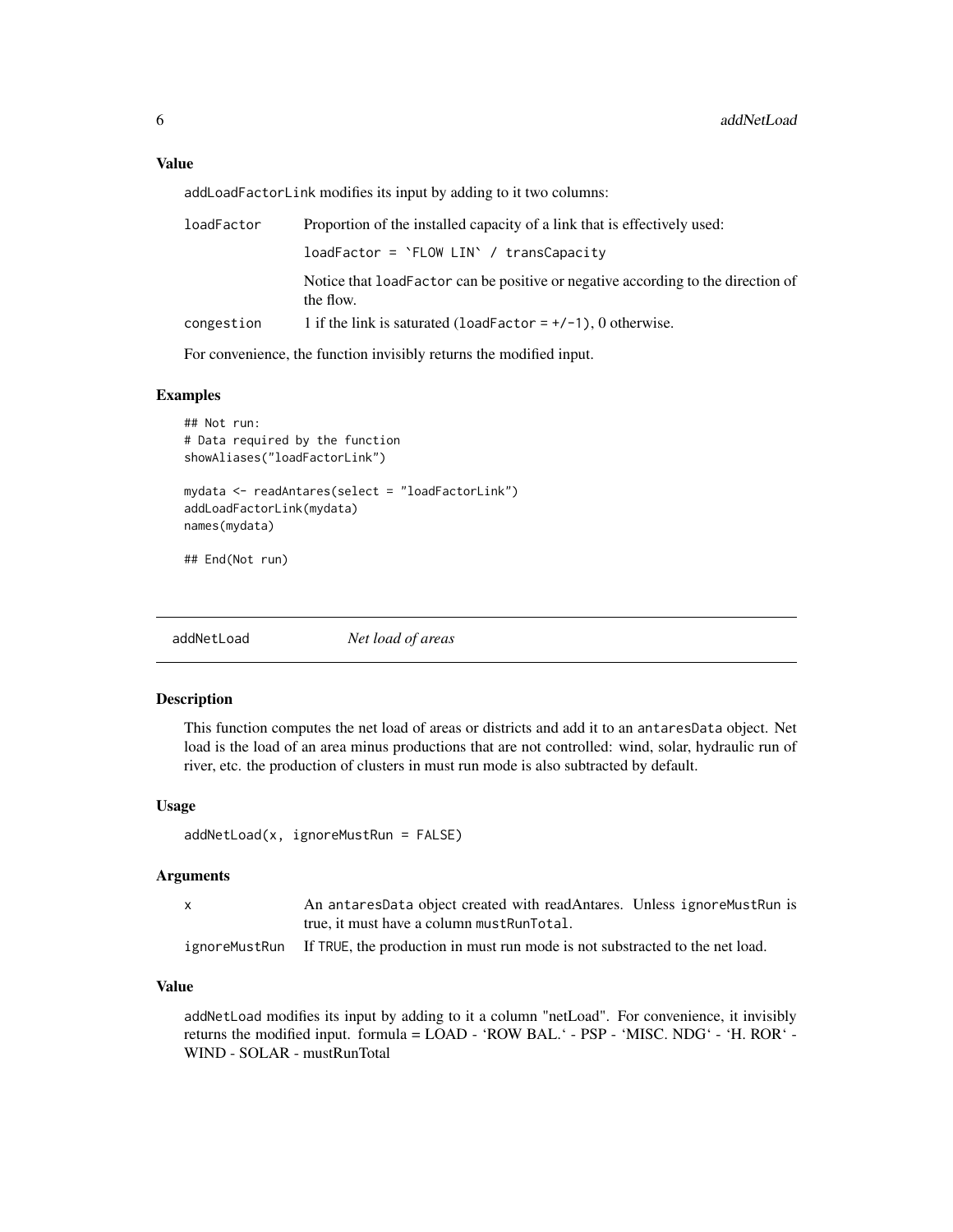## <span id="page-6-0"></span>addProcessingH5 7

## Examples

```
## Not run:
# Data required by the function
showAliases("netLoad")
mydata <- readAntares(select = "netLoad")
addNetLoad(mydata)
names(mydata)
```
## End(Not run)

addProcessingH5 *Add process results of antaresProcessing to an ANTARES .h5 files*

## Description

In this version only hourly data can be enriched.

#### Usage

```
addProcessingH5(
  opts = simOptions(),
  mcY = c("mcInd", "mcAll"),timeStep = "hourly",
  addNetLoad = FALSE,
  addDownwardMargin = FALSE,
  addUpwardMargin = FALSE,
  addExportAndImport = FALSE,
  addLoadFactorLink = FALSE,
  externalDependency = FALSE,
  loadFactor = FALSE,
  modulation = FALSE,
  netLoadRamp = FALSE,
  surplus = FALSE,
  surplusClusters = FALSE,
  thermalAvailabilities = FALSE,
  linkCapacity = FALSE,
  mustRun = FALSE,allProcess = FALSE,
  evalAreas = list(),
  evallinks = list(),
  evalClusters = list(),
  evalDistricts = list(),
  nThreads = 1
)
```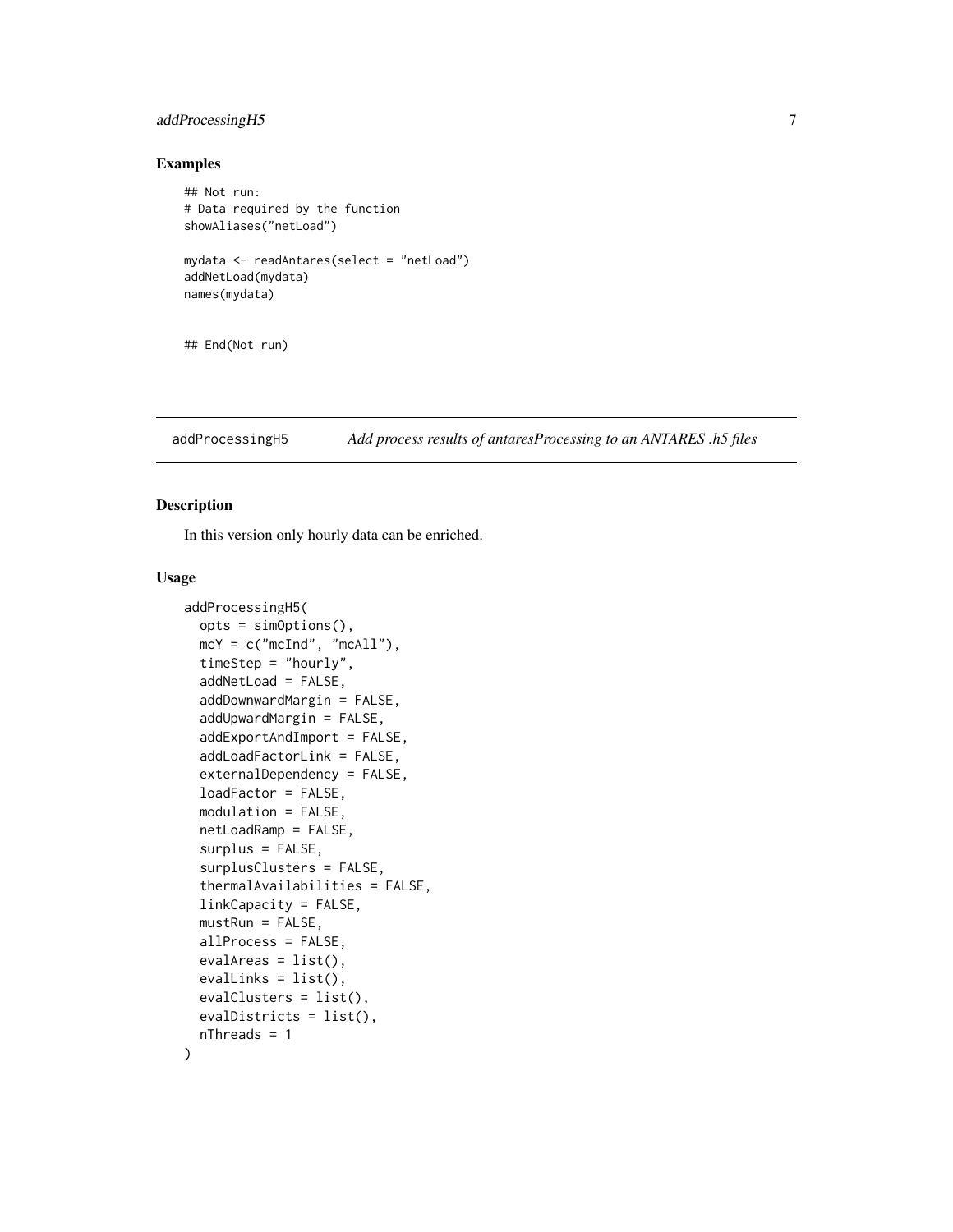## <span id="page-7-0"></span>Arguments

| opts                            | simOptions obtain which setSimulationPath                                                                                                                                                    |
|---------------------------------|----------------------------------------------------------------------------------------------------------------------------------------------------------------------------------------------|
| mcY                             | character, "mcInd" or "mcAll".                                                                                                                                                               |
| timeStep                        | character, timeStep                                                                                                                                                                          |
| addNetLoad<br>addDownwardMargin | boolean refer to addNetLoad                                                                                                                                                                  |
|                                 | boolean refer to addDownwardMargin                                                                                                                                                           |
| addUpwardMargin                 |                                                                                                                                                                                              |
|                                 | boolean refer to addUpwardMargin                                                                                                                                                             |
| addExportAndImport              |                                                                                                                                                                                              |
|                                 | boolean refer to addExportAndImport                                                                                                                                                          |
| addLoadFactorLink               | boolean refer to addLoadFactorLink                                                                                                                                                           |
| externalDependency              |                                                                                                                                                                                              |
|                                 | boolean refer to externalDependency                                                                                                                                                          |
| loadFactor                      | boolean refer to loadFactor                                                                                                                                                                  |
| modulation                      | boolean refer to modulation                                                                                                                                                                  |
| netLoadRamp                     | boolean refer to netLoadRamp                                                                                                                                                                 |
| surplus                         | boolean refer to surplus                                                                                                                                                                     |
| surplusClusters                 |                                                                                                                                                                                              |
|                                 | boolean refer to surplusClusters                                                                                                                                                             |
| thermalAvailabilities           |                                                                                                                                                                                              |
|                                 | boolean Should the surplus of the last unit of a cluster be computed by surplus-<br>Clusters. Should loadFactorAvailable be added to the result of loadFactor.                               |
| linkCapacity                    | boolean should export and import capacities be computed by addExportAndIm-<br>port.                                                                                                          |
| mustRun                         | boolean should the production in must run mode subtracted to the net load<br>addNetLoad. Should the must run production be ignored in the computation of<br>the netLoadRamp see netLoadRamp. |
| allProcess                      | boolean All process in one argument.                                                                                                                                                         |
| evalAreas                       | list, list of operation to evaluate in areas data                                                                                                                                            |
| evalLinks                       | list, list of operation to evaluate in links data                                                                                                                                            |
| evalClusters                    | list, list of operation to evaluate in clusters data                                                                                                                                         |
| evalDistricts                   | list, list of operation to evaluate in districts data                                                                                                                                        |
| nThreads                        | numeric, nThreads to use                                                                                                                                                                     |

## Details

When you add a straitment, an alias is created. They can be used for request h5 file. See examples. Available alias are :

• "Out\_addDownwardMargin"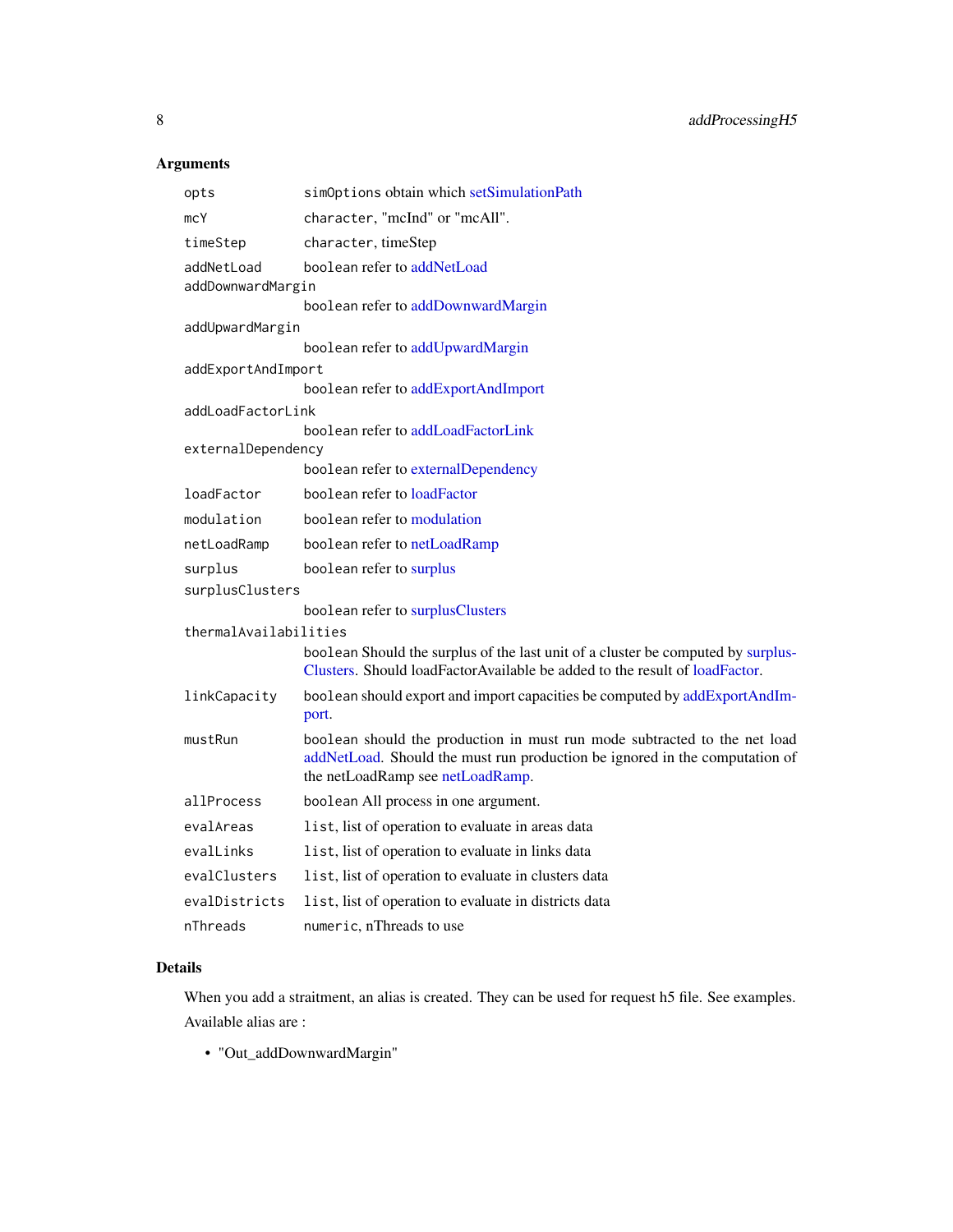- <span id="page-8-0"></span>• "Out\_addUpwardMargin"
- "Out\_addExportAndImport"
- "Out\_addLoadFactorLink"
- "Out\_externalDependency"
- "Out\_loadFactor"
- "Out\_modulation"
- "Out\_netLoadRamp"
- "Out\_surplus"
- "Out\_surplusClusters"

## Examples

```
## Not run:
addProcessingH5(opts = opts, mcY = "mcInd",
               addDownwardMargin = TRUE,
               addUpwardMargin = TRUE,
               addExportAndImport = TRUE,
               addLoadFactorLink = TRUE,
               externalDependency = TRUE,
              loadFactor = TRUE,
              modulation = TRUE,
              netLoadRamp = TRUE,
               surplus = TRUE,
               surplusClusters = TRUE,
               evalAreas = list(Tota = "`H. STOR` + `MISC. DTG`",
                                Tota2 = "NODU' + NPP COST' + 1",
               evallinks = list(),
               evalClusters = list(),
               evalDistricts = list()
               )
#After write of new columns, new aliases are avialable in antaresRead.You can use
#showAliases() to see them. Prifix Out_ is used to distinguish them.
showAliases("Out_surplusClusters")
readAntares(opts = opts, select = "Out_surplusClusters")
```
## End(Not run)

<span id="page-8-1"></span>addUpwardMargin *Add upward margin of areas*

#### Description

This function computes isolated and interconnected upward margins of areas and add them to an antaresData object.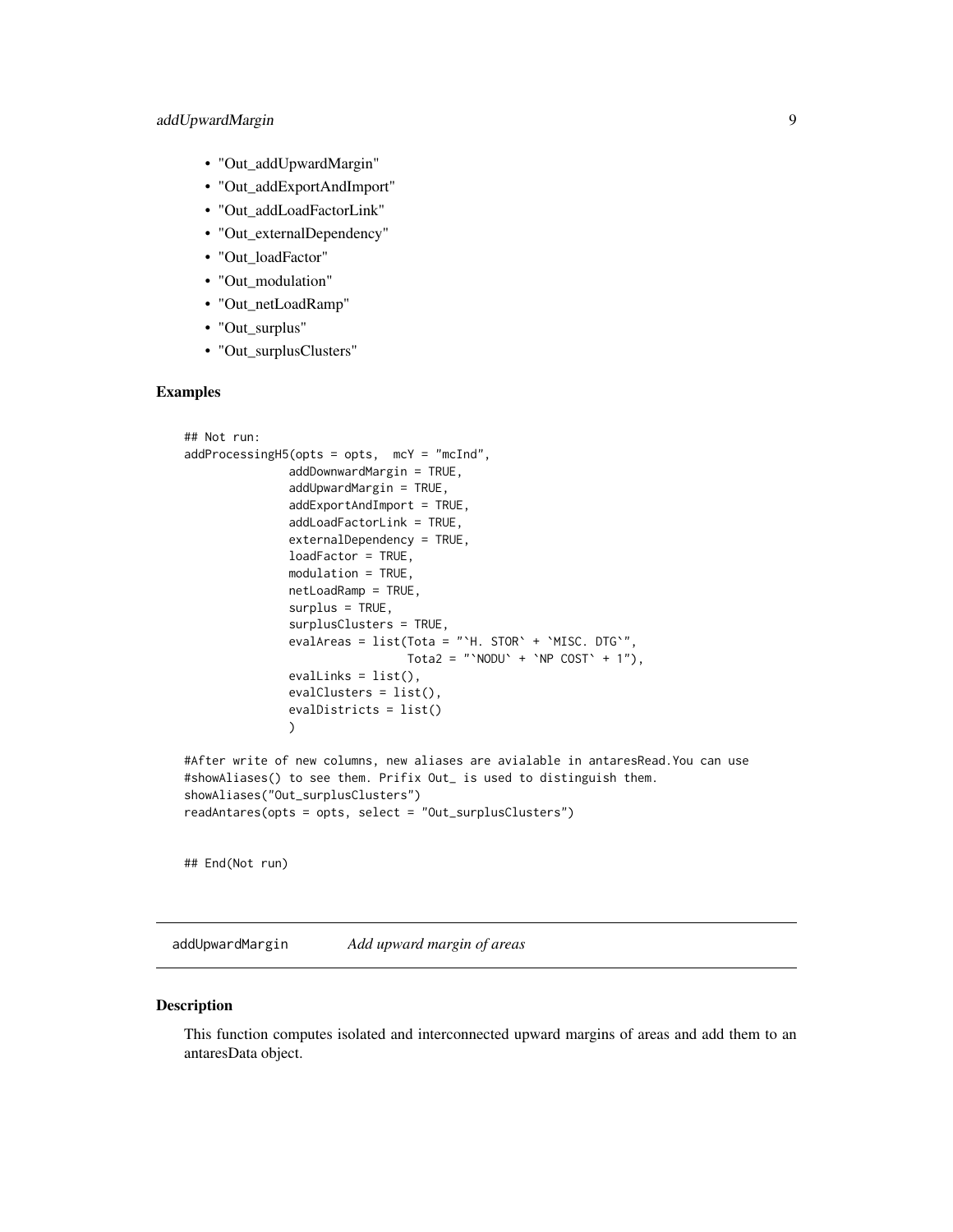<span id="page-9-0"></span>10 compare

#### Usage

addUpwardMargin(x)

#### Arguments

x An object of class antaresData created with [readAntares](#page-0-0)

## Details

For a given area and time step, isolated upward margin is the difference between the available production capacity plus the fatal productions and the load. More formally it is equal to:

isolatedUpwardMargin = (`AVL DTG` + generatingMaxPower + storageCapacity) + (`H. ROR` + WIND + SOLAR + `MISC. NDG`) -LOAD

NB: in Antares v6 (and earlier versions) generatingMaxPower is replaced by hstorPMaxAvg.

The variable storageCapacity is automatically created when pumped storage areas are removed with function [removeVirtualAreas](#page-0-0). If there is not any such area, storageCapacity is assumed to be equal to 0.

Interconnected upward margin is the isolated upward margin plus the imports and minus the exports:

interconnectedUpwardMargin = isolatedUpwardMargin -BALANCE + `ROW BAL.`

#### Value

The function modifies its input by adding to it two new columns isolatedUpwardMargin and interconnectedUpwardMargin. For convenience it invisibly returns x.

#### Examples

```
## Not run:
# Data required by the function
showAliases("upwardMargin")
mydata <- readAntares(select = "upwardMargin")
mydata <- removeVirtualAreas(mydata, getAreas(c("pump", "stor")))
addUpwardMargin(mydata)
## End(Not run)
```
compare *Compare two simulations or two antaresData*

#### Description

compare has been designed to compare two surpluses created with function [surplus](#page-19-1) but it can be used to compare the values of two tables of class antaresData that contain the same type of data.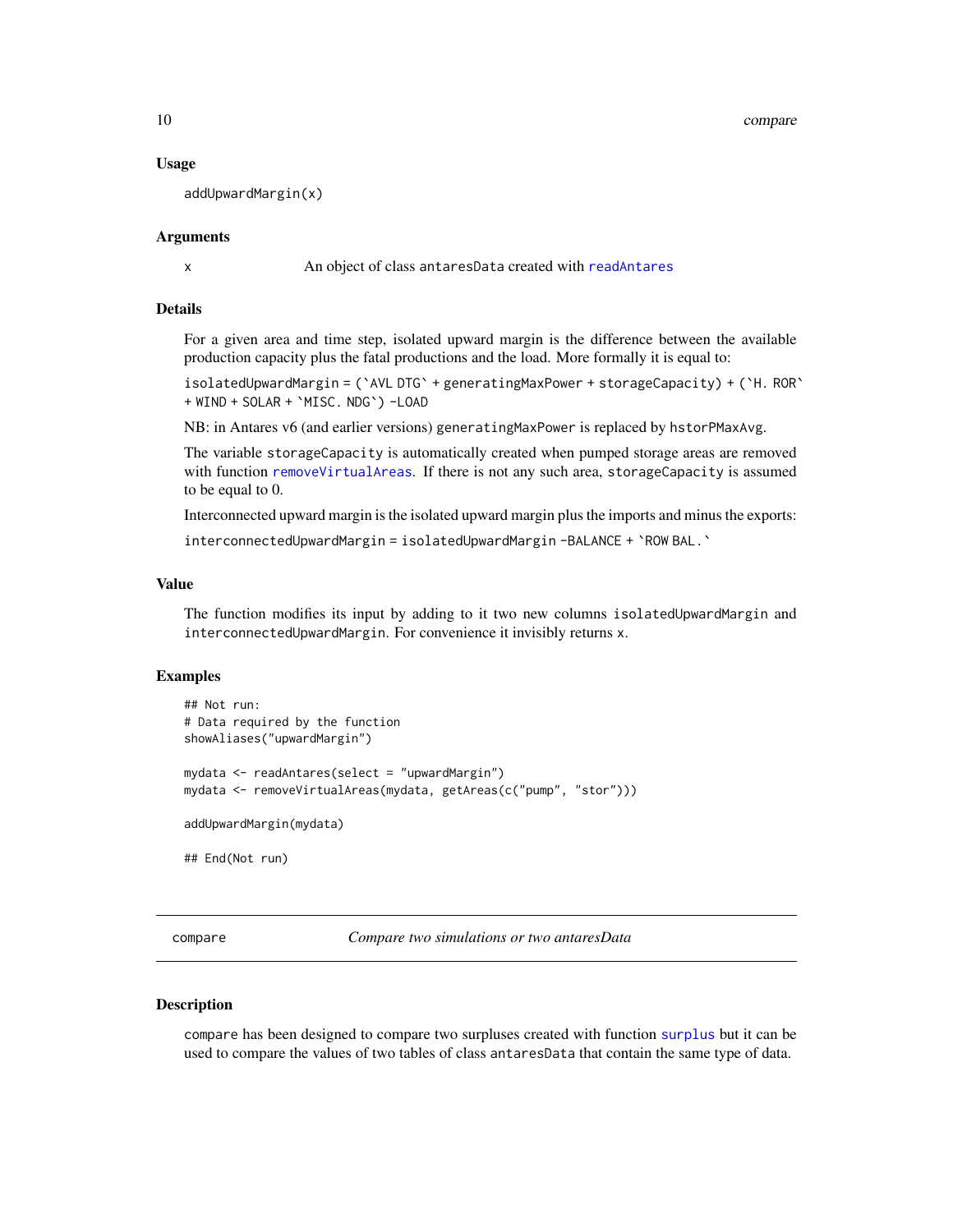#### compare the compare that the compare is the compare of the compare in the compare in the compare in the compare in the compare in the compare in the compare in the compare in the compare in the compare in the compare in th

#### Usage

 $compare(x, y, method = c("diff", "ratio", "rate"))$ 

#### Arguments

| $\mathsf{x}$ | Table of class antares Data, x can be an antares Data Table or antares Data List.                                                                                                                                                                                                      |
|--------------|----------------------------------------------------------------------------------------------------------------------------------------------------------------------------------------------------------------------------------------------------------------------------------------|
| $\mathbf{y}$ | Table of class antaresData. x can be an antaresDataTable or antaresDataList. It<br>must contain the same type of data than 'x': if 'x' contains areas, it must contain<br>areas,  Moreover it has to have same time step and contain either synthetic or<br>detailed results like 'x'. |
| method       | Method used two compare the two tables. "diff" compute the difference be-<br>tween 'y' and 'x'. "ratio" computes the ratio between 'y' and 'x'. Finally,<br>"rate" computes the rate of change between 'y' and 'x' (it is equal to the ratio<br>between 'y' and 'x' minus one).        |

## Value

a data.table of class antaresDataTable. It contains all shared rows and columns between 'x' and 'y'. The columns contain the statistic chosen: difference, ratio or rate of change.

## Examples

```
## Not run:
# First simulation
studyPath <- "path/to/study/"
setSimulationPath(studyPath, 1)
mydata1 <- readAntares("all", "all", synthesis = FALSE)
surplus1 <- surplus(mydata1, groupByDistrict = TRUE)
# Second simulation
setSimulationPath(studyPath, 2)
mydata2 <- readAntares("all", "all", synthesis = FALSE)
surplus2 <- surplus(mydata2, groupByDistrict = TRUE)
compare(surplus1, surplus2)
opts1 <- setSimulationPath(studyPath,-1)
mydata1<-readAntares(areas = "all",
links = "all",select = c("allAreas", "allLinks"),
mcYears = c(1),linkCapacity = TRUE)
opts2 <- setSimulationPath(studyPath,-2)
mydata2 <- readAntares(areas = "all",
links = "all",select = c("allAreas", "allLinks"),
mcYears = c(1),
linkCapacity = TRUE)
```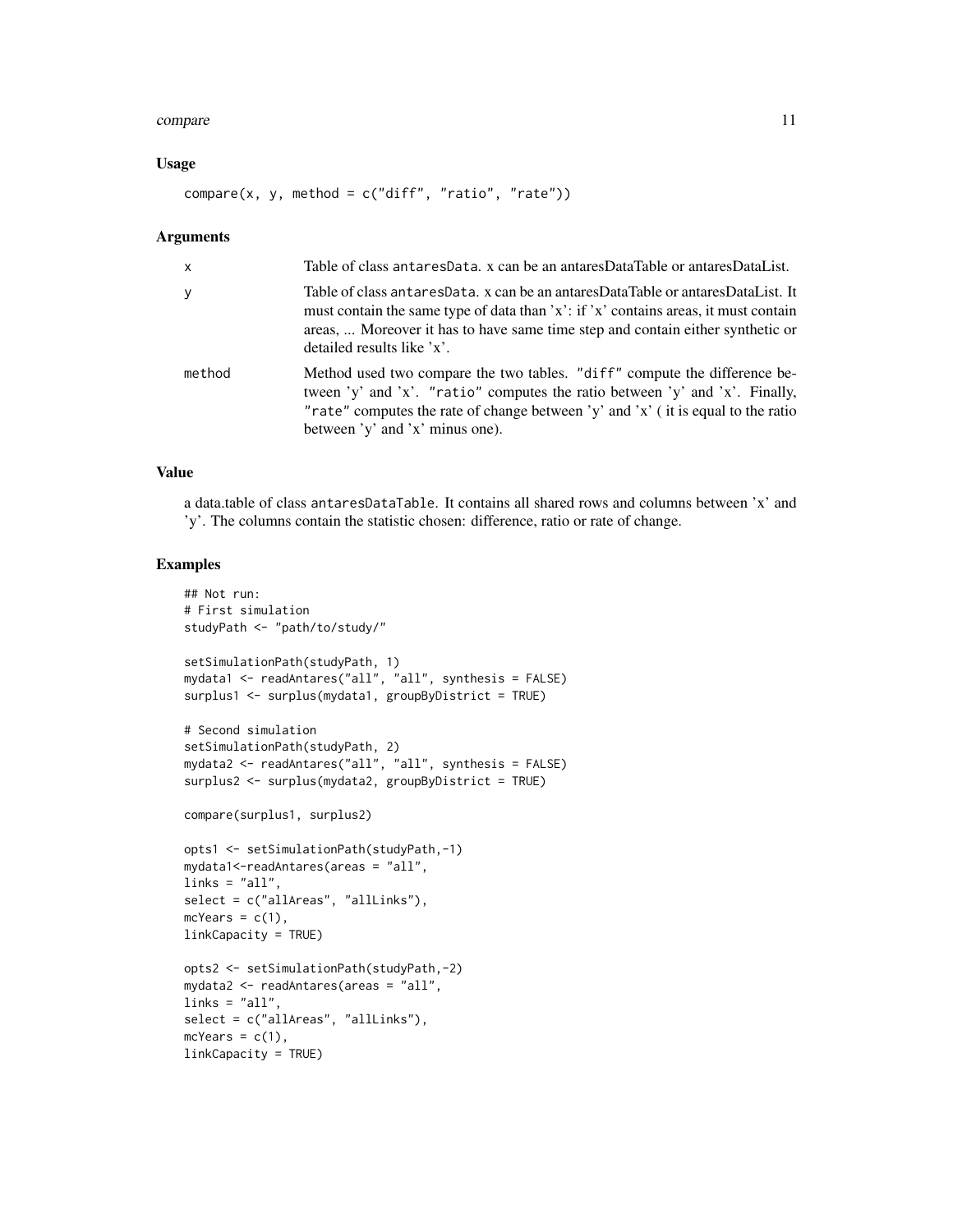```
opts3 <- setSimulationPath(studyPath,-3)
mydata3 <- readAntares(areas = "all",
links = "all",select = c("allAreas", "allLinks"),
mcYears = c(1),
linkCapacity = TRUE)
opts4 <- setSimulationPath(studyPath, -4)
mydata4 <- readAntares(areas = "all",
links = "all",select=c("allAreas", "allLinks"),
mcYears = c(1),linkCapacity = TRUE)
opts5 <- setSimulationPath(studyPath, -5)
mydata5 <- readAntares(areas = "all",
links = "all",select=c("allAreas", "allLinks"),
mcYears = c(1),linkCapacity = TRUE)
resCompare1 <- compare(mydata2, mydata1, method = "diff")
resCompare2 <- compare(mydata3, mydata1, method = "diff")
resCompare3 <- compare(mydata4, mydata1, method = "diff")
resCompare4 <- compare(mydata5, mydata1, method = "diff")
listCompare <- list(resCompare1, resCompare2, resCompare3, resCompare4)
for (i in 1:length(listCompare)){
listCompare[[i]] <- removeVirtualAreas(listCompare[[i]],
                                       storageFlexibility =
                                   getAreas(select = c("z_dsr", "y_mul", "pum", "tur")))
}
ml <- readRDS("path/to/mapLayout.rds")
plotMap(listCompare, ml)
## End(Not run)
```
<span id="page-11-1"></span>externalDependency *External Dependencies in imports and exports*

#### Description

This function computes the dependency in imports and export for each area or districts at a given time step. Dependency in imports represents moments where imports are required to have no loss of load. Dependency in exports represents moments where exports are required to have no spilled energy.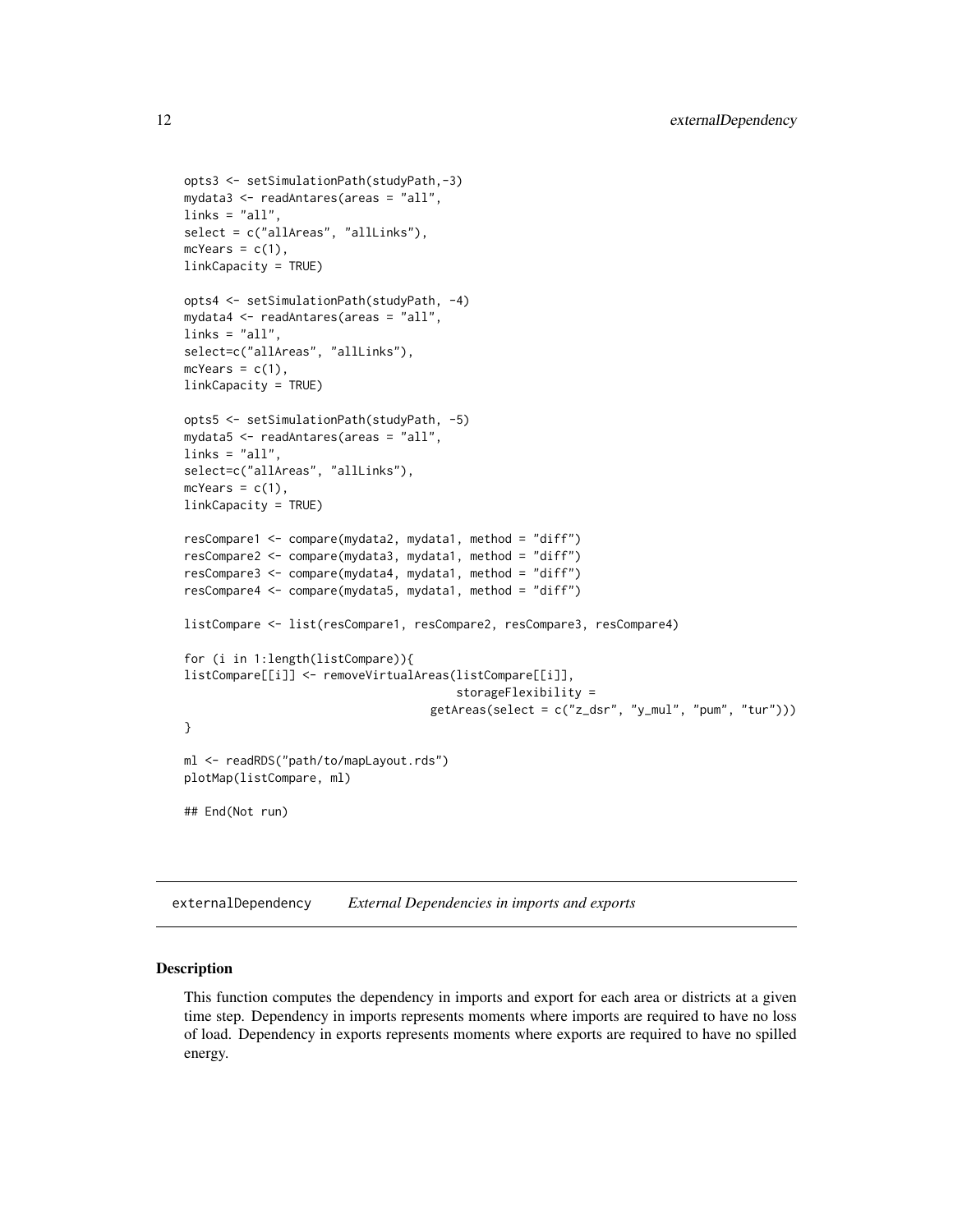## <span id="page-12-0"></span>externalDependency 13

## Usage

```
externalDependency(x, timeStep = "annual", synthesis = FALSE, opts = NULL)
```
## Arguments

| $\mathsf{x}$ | An object created with function readantares. It must contain data for areas<br>and/or districts. More specifically this function requires the columns generating MaxPower<br>(or hstorPMaxAvg for Antares v6 and earlier), and netLoad. To get these<br>columns, one has to invoke readAntares with the parameter hydroStorageMaxPower<br>$=$ TRUE and addNetLoad (see examples). |
|--------------|-----------------------------------------------------------------------------------------------------------------------------------------------------------------------------------------------------------------------------------------------------------------------------------------------------------------------------------------------------------------------------------|
|              | Moreover it needs to have a hourly time step.                                                                                                                                                                                                                                                                                                                                     |
|              | This object must also contain link Capacity if there was virtual areas remove by<br>remove Virtual Areas to be able to calculate pumping and storage capacities.                                                                                                                                                                                                                  |
| timeStep     | Desired time step for the result.                                                                                                                                                                                                                                                                                                                                                 |
| synthesis    | If TRUE, average external dependencies are returned. Else the function returns<br>external dependencies per Monte-Carlo scenario.                                                                                                                                                                                                                                                 |
| opts         | opts                                                                                                                                                                                                                                                                                                                                                                              |

## Value

A data.table of class antaresDataTable with the following columns:

| area             | Area name.                                                            |
|------------------|-----------------------------------------------------------------------|
| timeId           | Time id and other time columns.                                       |
| pumping          | capacity of pumping                                                   |
| storage          | capacity of storage                                                   |
| exportsLevel     | $netLoad + pumping$                                                   |
| importsLevel     | netLoad - 'AVL DTG' - hydroStorageMaxPower - storage > 0              |
| exportsFrequency |                                                                       |
|                  | number of time step where this criteria is satisfied                  |
|                  | criteria : $netLoad + pumping < 0$                                    |
| importsFrequency |                                                                       |
|                  | number of time step where this criteria is satisfied                  |
|                  | criteria : netLoad - 'AVL DTG' - hydroStorageMaxPower - storage $> 0$ |

## Examples

```
## Not run:
# Data required by the function
showAliases("externalDependency")
mydata <- readAntares(select = "externalDependency")
addNetLoad(mydata)
externalDependency(mydata)
```
# if there are some virtual pumping/storage areas, remove them with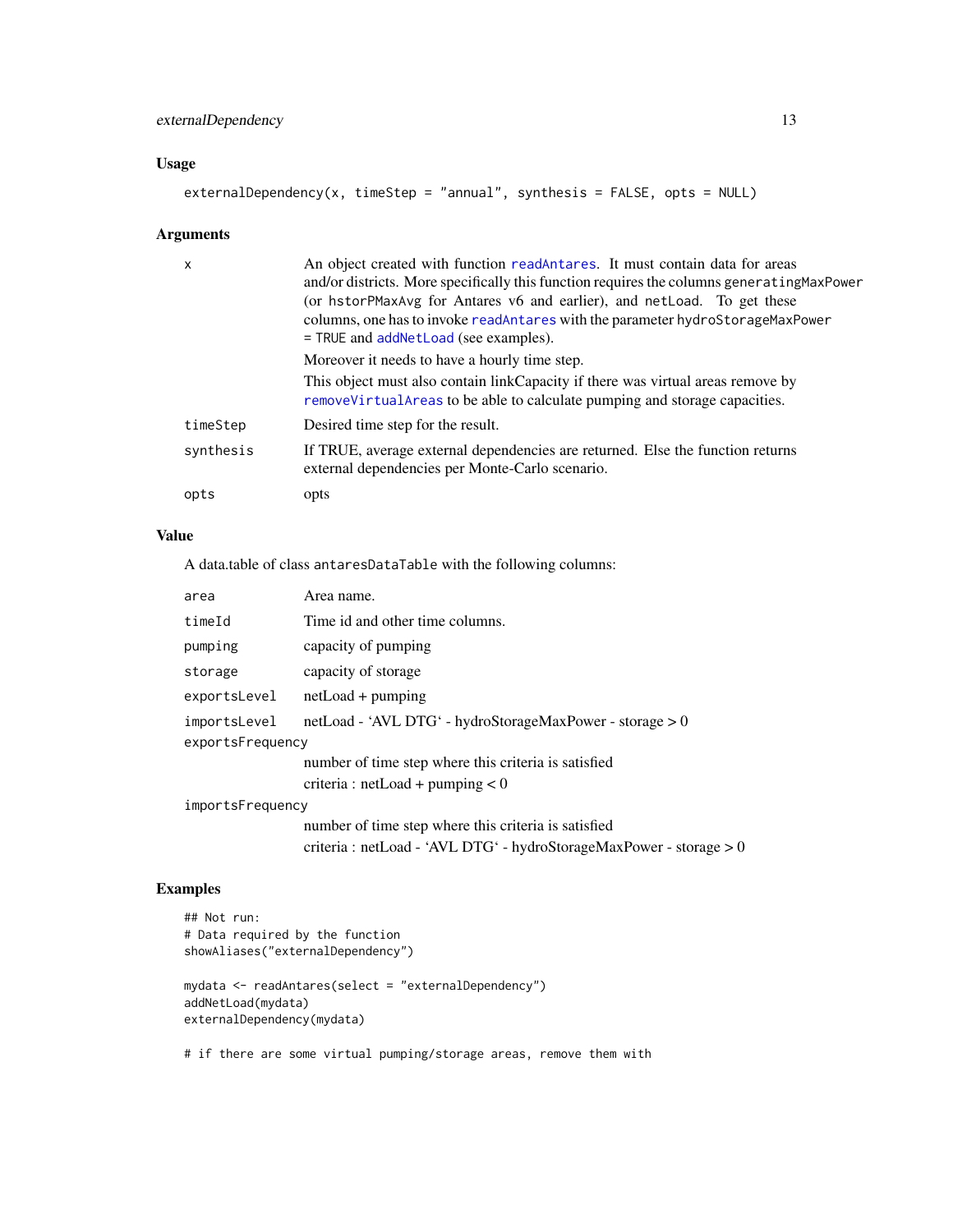#### 14 loadFactor and the state of the state of the state of the state of the state of the state of the state of the state of the state of the state of the state of the state of the state of the state of the state of the state

```
# removeVirtualAreas
mydata <- removeVirtualAreas(mydata, c("pumping", "storage"))
externalDependency(mydata, ignoreMustRun = TRUE)
## End(Not run)
```
getValues *Get values of a variable*

## Description

Get all the values of a variable for some years Monte Carlo

#### Usage

getValues(data = NULL, variable = NULL, mcyear = "all")

## Arguments

| data     | an object of class "antares Data" created with the function readantares. |
|----------|--------------------------------------------------------------------------|
| variable | a variable of data                                                       |
| mcyear   | set of mcYear                                                            |

## Examples

## Not run:

```
mydata <- readAntares(areas="all",clusters="all", select="LOAD")
getValues(mydata$areas, variable="LOAD")
getValues(myData$clusters, variable = "production")
```
## End(Not run)

<span id="page-13-1"></span>loadFactor *Load factors of clusters*

#### Description

This function computes the load factor and other related statistics for cluster of a study.

<span id="page-13-0"></span>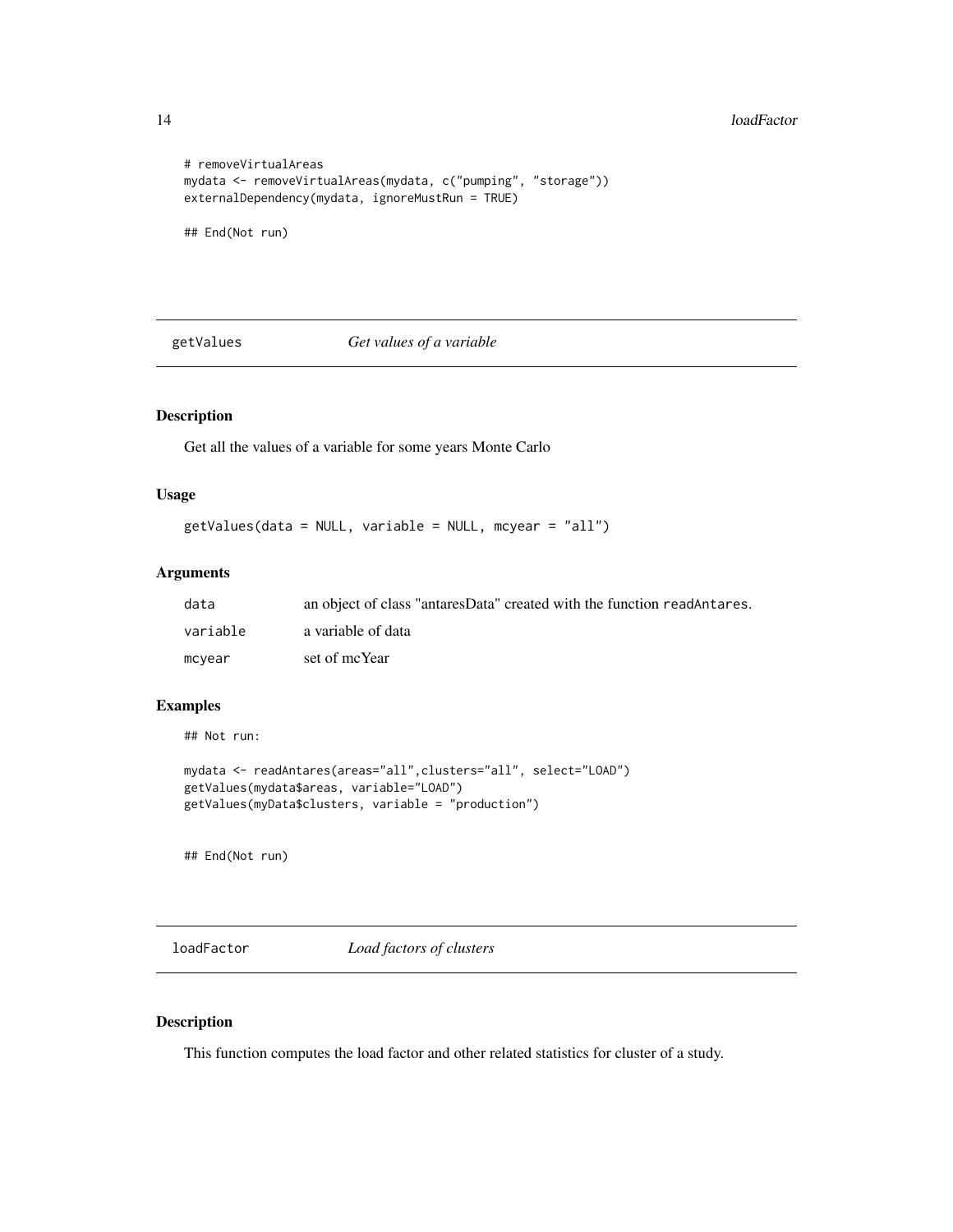#### <span id="page-14-0"></span>loadFactor 15

## Usage

```
loadFactor(
  x,
  timeStep = "annual",
  synthesis = FALSE,
  clusterDesc = NULL,
  loadFactorAvailable = FALSE,
  opts = NULL
)
```
## Arguments

| $\mathsf{x}$        | Object of class antaresData created with function readAntares. It must con-<br>tain hourly detailed results for clusters and has to contain the columns minGenModulation.              |
|---------------------|----------------------------------------------------------------------------------------------------------------------------------------------------------------------------------------|
| timeStep            | Desired time step for the result.                                                                                                                                                      |
| synthesis           | If TRUE, average surpluses are returned. Else the function returns surpluses per<br>Monte-Carlo scenario.                                                                              |
| clusterDesc         | A table created with the function readClusterDesc. If is this parameter is set<br>to NULL (the default), then the function attempts to read the needed data in the<br>same study as x. |
| loadFactorAvailable |                                                                                                                                                                                        |
|                     | Should loadFactorAvailable be added to the result?                                                                                                                                     |
| opts                | opts where cluster Desc will be read if null based on data                                                                                                                             |

## Value

a data.table of class antaresDataTablecontaining the following columns:

| area       | Area name                                                                                                                      |
|------------|--------------------------------------------------------------------------------------------------------------------------------|
| cluster    | Cluster name                                                                                                                   |
| mcYear     | Only if synthesis=FALSE. Id of the Monte-carlo scenario                                                                        |
| timeId     | Time id and other time variables                                                                                               |
| loadFactor | Load factor of the cluster. It represent the proportion of the installed capacity of<br>a cluster that is effectively generate |
|            | Formula: production / (unitcount * nominal capacity)                                                                           |

#### #'

| loadFactorAvailable |                                                                                                                                |
|---------------------|--------------------------------------------------------------------------------------------------------------------------------|
|                     | Load factor of the cluster. It represent the proportion of the capacity available<br>of a cluster that is effectively generate |
|                     | Formula: production / thermal Availability                                                                                     |
| propHoursMinGen     |                                                                                                                                |
|                     | Proportion of hours when production is positive and all units of a cluster are                                                 |

either off, either producing at their minimum. This situation occurs when units are kept producing above the optimal level to avoid future startup costs or to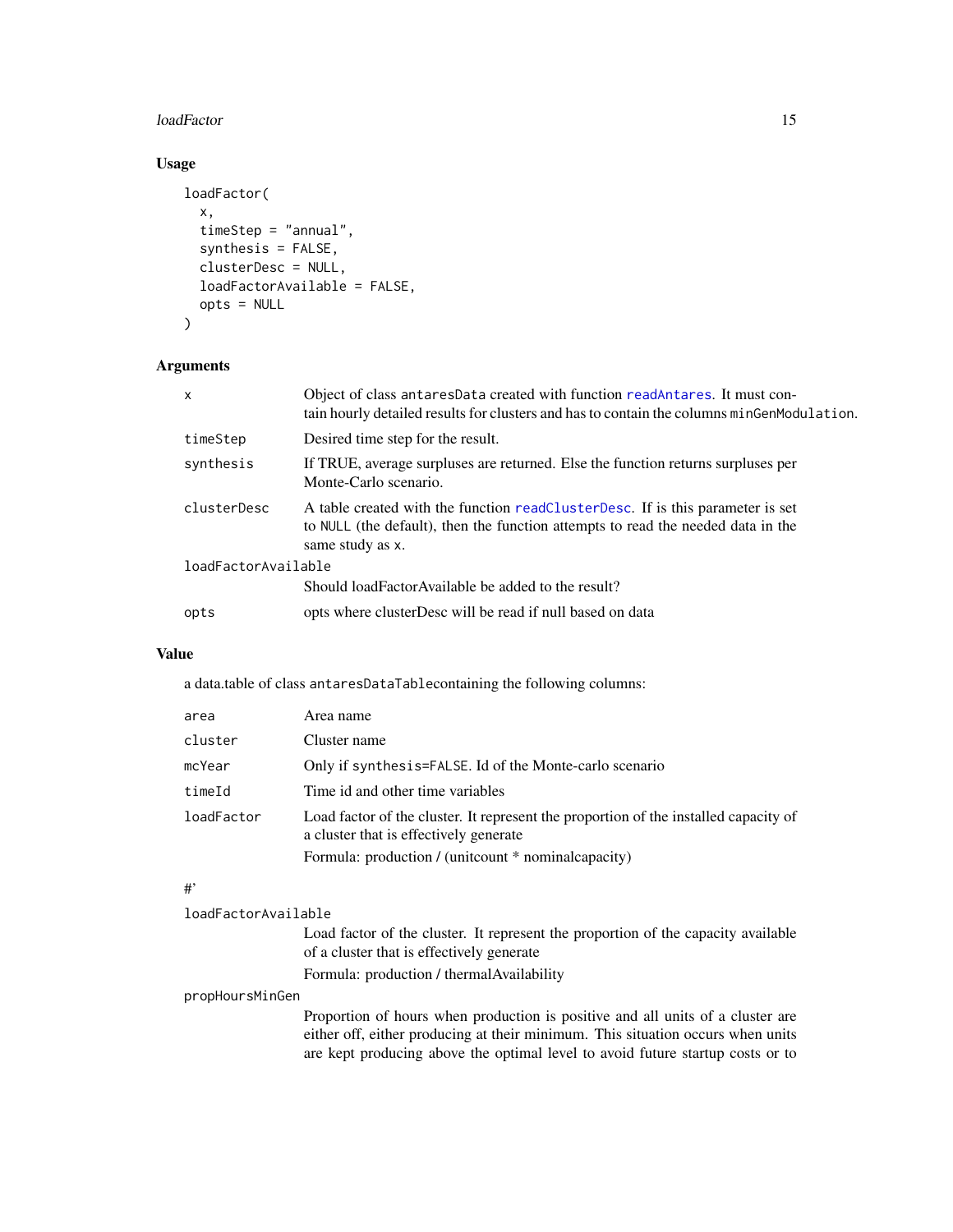satisfy the constraints generated by parameters "Min. up Time" or "Min gen. modulation".

Formula: mean(1 if production  $> 0$  and production = max(min.stable.power  $*$ unitcount, minGenModulation \* nominalcapacity \* unitcount) else 0)

<span id="page-15-0"></span>propHoursMaxGen

Proportion of hours when all units started produce at their maximal capacity. Formula: mean(1 if production  $> 0$  and production = NODU  $*$  nominal capacity \* (1 - spinning / 100))

## Examples

```
## Not run:
# data required by the function
showAliases("loadfactor")
mydata <- readAntares(select = "loadfactor")
loadFactor(mydata, synthesis = TRUE)
## End(Not run)
```
mergeAllAntaresData *Merge all antaresDataSets*

## Description

Merge all antaresDataSets

#### Usage

mergeAllAntaresData(dta)

#### Arguments

dta antaresData

#### Examples

```
## Not run:
setSimulationPath("Mystud", 1)
dta <- readAntares(areas = "all", links = "all", clusters = "all", districts = "all")
dta <- mergeAllAntaresData(dta)
```
## End(Not run)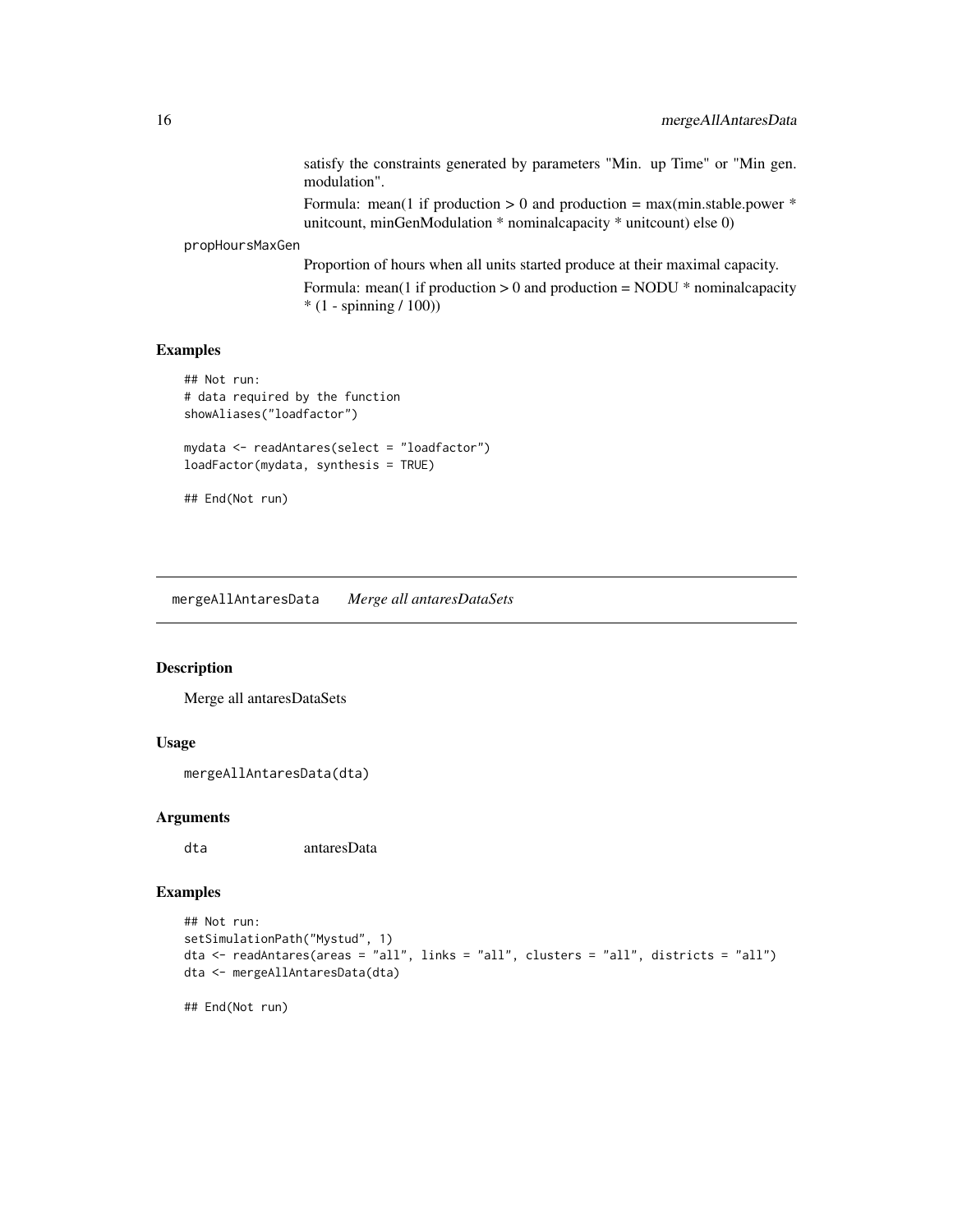<span id="page-16-1"></span><span id="page-16-0"></span>

## Description

This function computes the modulation of cluster units or of sectors.

## Usage

```
modulation(
  x,
  timeStep = "annual",
  synthesis = FALSE,
 by = c("cluster", "sector"),clusterDesc = NULL,
 opts = NULL
)
```
## Arguments

| x           | An antaresData object created with readAntares. It must contain the hourly<br>detailed results for clusters if by = "cluster" or for areas and/or districts if by<br>$=$ "sector"      |
|-------------|----------------------------------------------------------------------------------------------------------------------------------------------------------------------------------------|
| timeStep    | Desired time step for the result.                                                                                                                                                      |
| synthesis   | If TRUE, average surpluses are returned. Else the function returns surpluses per<br>Monte-Carlo scenario.                                                                              |
| bv          | Should modulations computed by cluster or by sector? Possible values are "sec-<br>tor" and "cluster".                                                                                  |
| clusterDesc | A table created with the function readClusterDesc. If is this parameter is set<br>to NULL (the default), then the function attempts to read the needed data in the<br>same study as x. |
| opts        | opts where clusterDesc will be read if null based on data                                                                                                                              |

## Value

A data.table of class antaresDataTable or a list of such tables with the following columns:

| cluster<br>Cluster name. If by="sector", this column is replaced by column sector.<br>timeId<br>Time id and other time columns.<br>upwardModulation<br>hourly.<br>downwardModulation | area | Area name. If by District=TRUE, this column is replaced by column district.               |  |
|--------------------------------------------------------------------------------------------------------------------------------------------------------------------------------------|------|-------------------------------------------------------------------------------------------|--|
|                                                                                                                                                                                      |      |                                                                                           |  |
|                                                                                                                                                                                      |      |                                                                                           |  |
|                                                                                                                                                                                      |      | Maximal absolute modulation of a cluster unit or of the sector, if timestep is            |  |
|                                                                                                                                                                                      |      |                                                                                           |  |
|                                                                                                                                                                                      |      | Maximal absolute modulation of a cluster unit or of the sector, if timestep is<br>hourly. |  |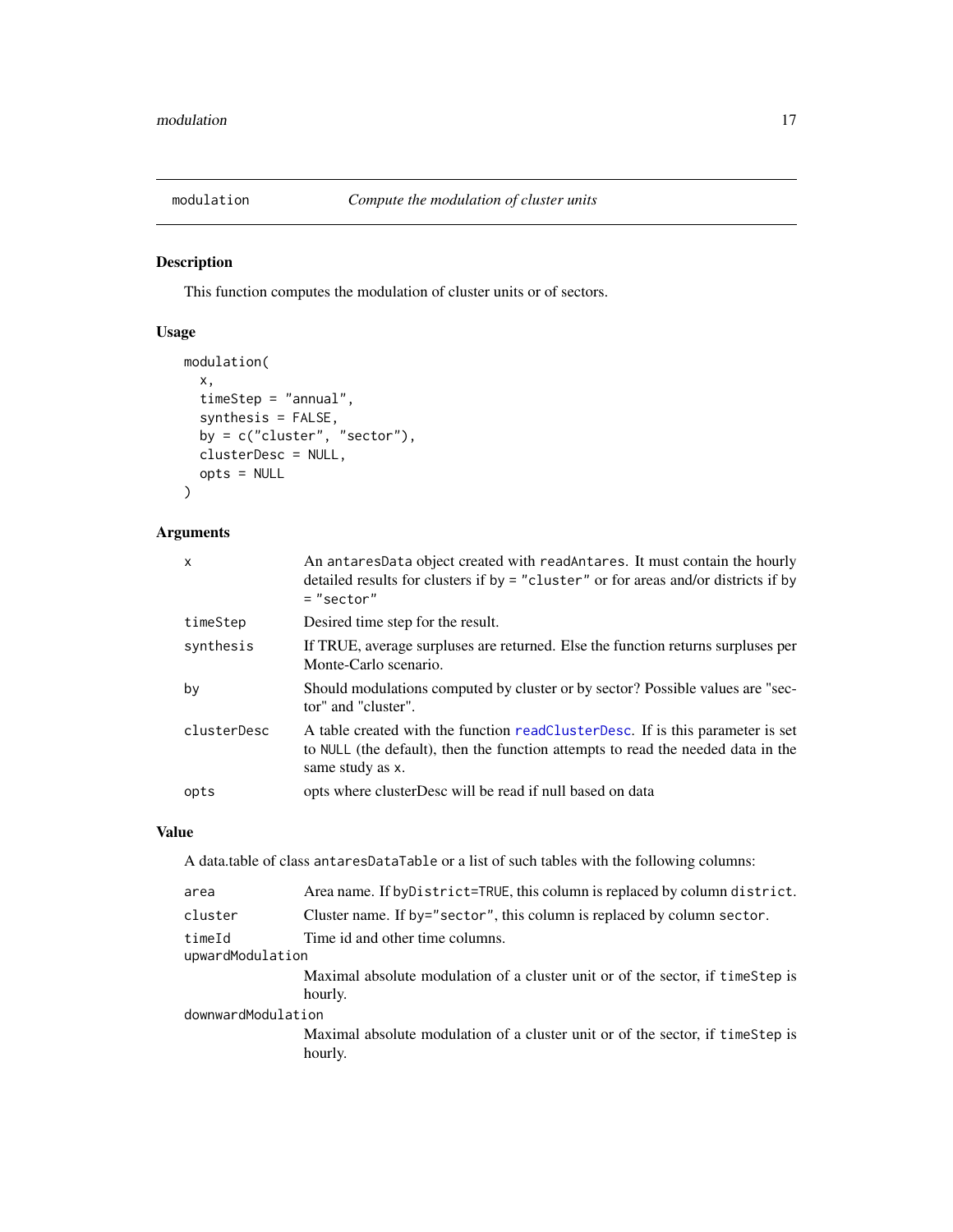|                        | absoluteModulation                                                                             |
|------------------------|------------------------------------------------------------------------------------------------|
|                        | Maximal absolute modulation of a cluster unit or of the sector, if timestep is                 |
|                        | hourly.                                                                                        |
|                        | avg_upwardModulation                                                                           |
|                        | Average upward modulation of a cluster unit or of the sector, if timestep is not<br>hourly.    |
|                        | avg_downwardModulation                                                                         |
|                        | Average downward modulation of a cluster unit or of the sector, if timestep is<br>not hourly.  |
| avg_absoluteModulation |                                                                                                |
|                        | Average absolute modulation of a cluster unit or of the sector, if timeStep is not<br>hourly.  |
|                        | max_upwardModulation                                                                           |
|                        | Maximal upward modulation of a cluster unit or of the sector, if timeStep is not<br>hourly.    |
|                        | max_downwardModulation                                                                         |
|                        | Maximal downward modulation of a cluster unit or of the sector, if time Step is<br>not hourly. |
|                        | max_absoluteModulation                                                                         |
|                        | Maximal absolute modulation of a cluster unit or of the sector, if timestep is<br>not hourly.  |

Notice that if by="cluster", the function computes the modulation per unit, i.e. the modulation of a cluster divided by the number of units of the cluster. On the opposite, if by="sector", the function returns the modulation of the global production of the sector. Moreover, if parameter x contains area and district data, the function returns a list with components areas and districts.

#### Examples

```
## Not run:
# data required by the function
showAliases("modulation")
mydata <- readAntares(select="modulation")
# Modulation of cluster units
modulation(mydata)
# Aggregate Monte-Carlo scenarios
modulation(mydata, synthesis = TRUE)
# Modulation of sectors
modulation(mydata, by = "sector")
# Modulation of sectors per district
modulation(mydata, by = "sector")
## End(Not run)
```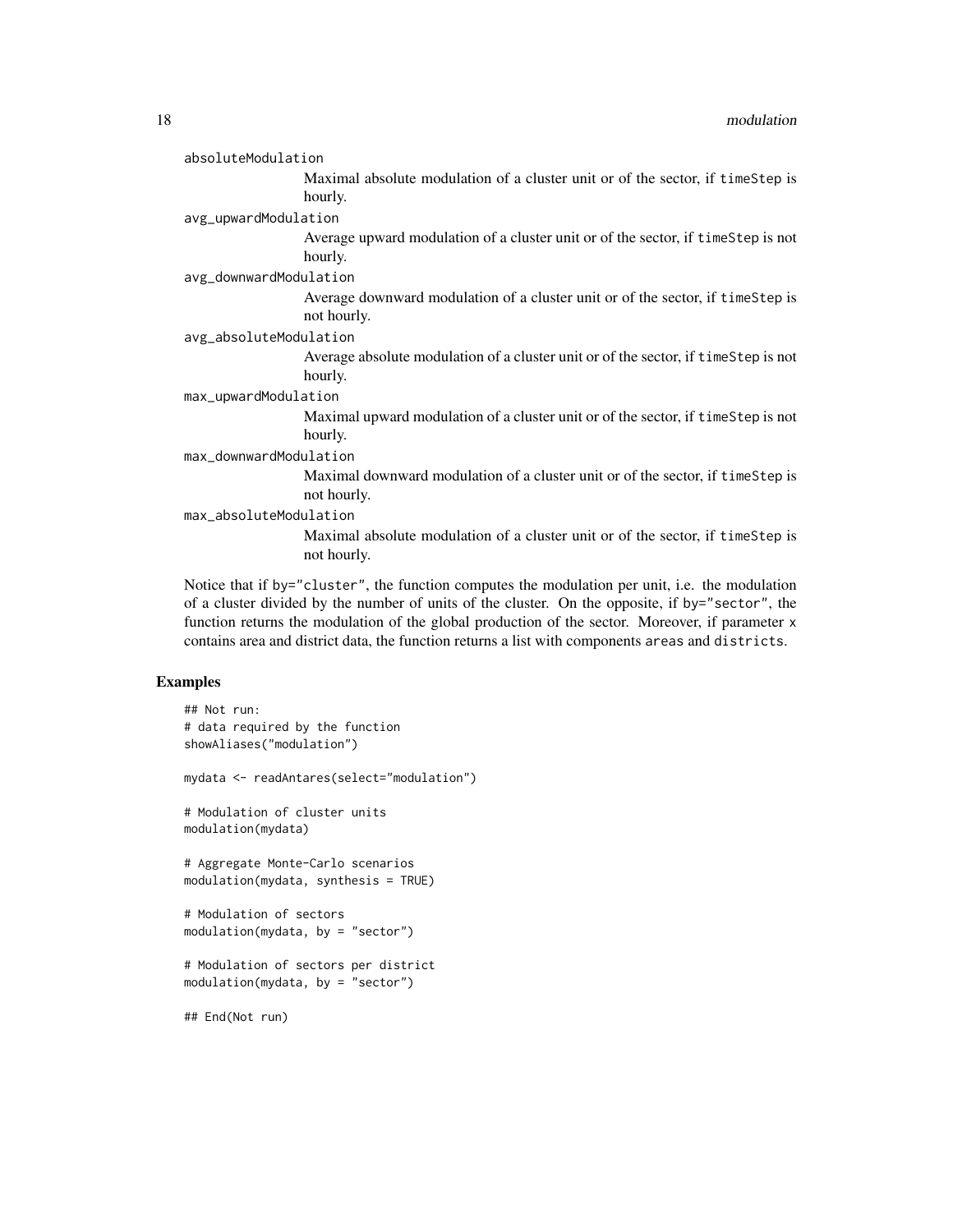<span id="page-18-1"></span><span id="page-18-0"></span>

## Description

This function computes the ramp of the consumption and the balance of areas and/or districts.

## Usage

```
netLoadRamp(
  x,
  timeStep = "hourly",
  synthesis = FALSE,
  ignoreMustRun = FALSE,
  opts = NULL
\mathcal{L}
```
## Arguments

| X             | Object of class antares Data containing data for areas and/or districts. It must<br>contain the column BALANCE and either the column "netLoad" or the columns<br>needed to compute the net load see addNetLoad. |
|---------------|-----------------------------------------------------------------------------------------------------------------------------------------------------------------------------------------------------------------|
| timeStep      | Desired time step for the result.                                                                                                                                                                               |
| synthesis     | If TRUE, average surpluses are returned. Else the function returns surpluses per<br>Monte-Carlo scenario.                                                                                                       |
| ignoreMustRun | Should the must run production be ignored in the computation of the net load?                                                                                                                                   |
| opts          | opts where clusterDesc will be read if null based on data                                                                                                                                                       |

## Value

netLoadRamp returns a data.table or a list of data.tables with the following columns:

| netLoadRamp | Ramp of the net load of an area. If time Step is not hourly, then these columns<br>contain the average value for the given time step. Formula = netLoad - shift (netLoad,<br>$fill = 0$ ) |
|-------------|-------------------------------------------------------------------------------------------------------------------------------------------------------------------------------------------|
| balanceRamp | Ramp of the balance of an area. If timestep is not hourly, then these columns<br>contain the average value for the given time step.                                                       |
|             | $formula = BALANCE - shift(BALANCE, fill = 0)$                                                                                                                                            |
| areaRamp    | Sum of the two previous columns. If time Step is not hourly, then these columns<br>contain the average value for the given time step.                                                     |
|             | $formula = netLoadRamp + balanceRamp$                                                                                                                                                     |
|             | minNetLoadRamp Minimum ramp of the net load of an area, if timeStep is not hourly.                                                                                                        |
|             | minBalanceRamp Minimum ramp of the balance of an area, if timeStep is not hourly.                                                                                                         |
| minAreaRamp | Minimum ramp sum of the sum of balance and net load, if time Step is not<br>hourly.                                                                                                       |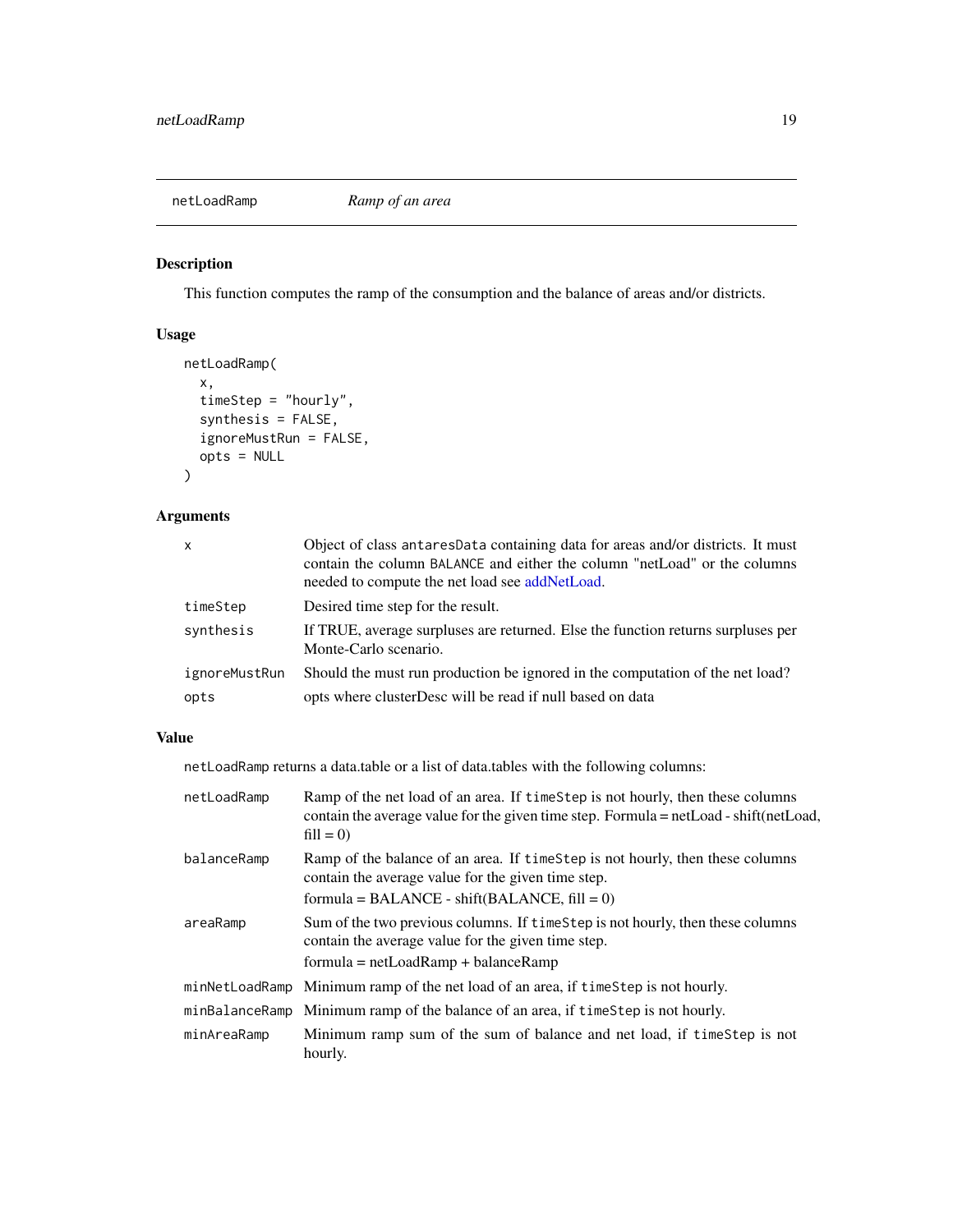<span id="page-19-0"></span>20 surplus

maxNetLoadRamp Maximum ramp of the net load of an area, if timeStep is not hourly. maxBalanceRamp Maximum ramp of the balance of an area, if timeStep is not hourly. maxAreaRamp Maximum ramp of the sum of balance and net load, if timeStep is not hourly.

For convenience the function invisibly returns the modified input.

#### Examples

```
## Not run:
# data required by the function
showAliases("netLoadRamp")
mydata <- readAntares(select="netLoadRamp")
netLoadRamp(mydata, timeStep = "annual")
## End(Not run)
```
<span id="page-19-1"></span>surplus *Compute economic surplus*

## Description

This function computes the economic surplus for the consumers, the producers and the global surplus of an area.

#### Usage

```
surplus(
  x,
  timeStep = "annual",
  synthesis = FALSE,
  groupByDistrict = FALSE,
 hurdleCost = TRUE,
  opts = NULL
)
```
#### Arguments

| X               | an object of class "antaresDataList" created with the function readAntares. It   |
|-----------------|----------------------------------------------------------------------------------|
|                 | has to contain some areas and all the links that are connected to these areas.   |
|                 | Moreover it needs to have a hourly time step and detailed results.               |
| timeStep        | Desired time step for the result.                                                |
| synthesis       | If TRUE, average surpluses are returned. Else the function returns surpluses per |
|                 | Monte-Carlo scenario.                                                            |
| groupByDistrict |                                                                                  |
|                 | If TRUE, results are grouped by district.                                        |
| hurdleCost      | If TRUE, HURDLE COST will be removed from congestionFees.                        |
| opts            | opts                                                                             |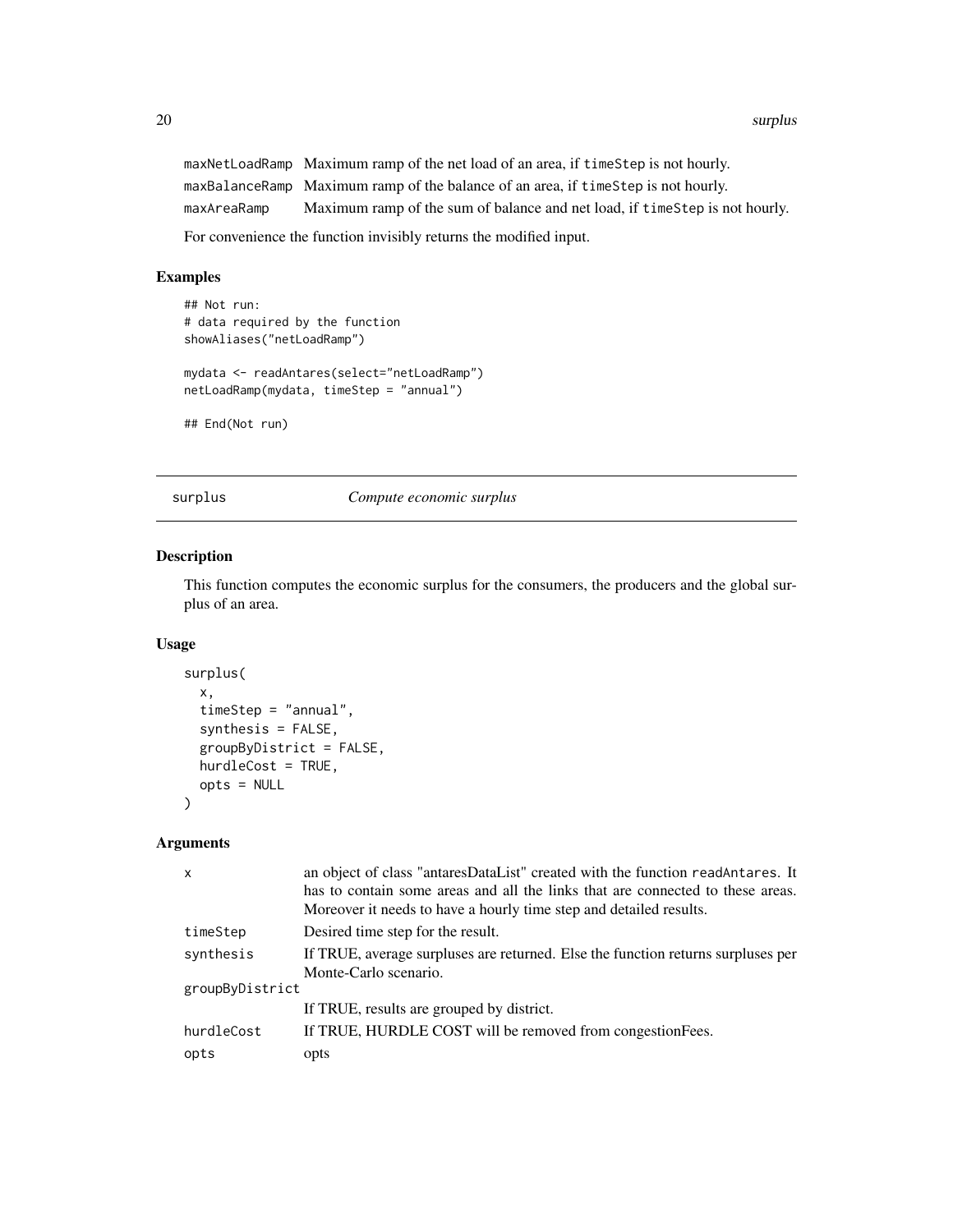#### surplus 21

## Value

A data.table with the following columns:

| area              | Name of the area.                                                                                                                                    |
|-------------------|------------------------------------------------------------------------------------------------------------------------------------------------------|
| timeId            | timeld and other time columns.                                                                                                                       |
| consumerSurplus   |                                                                                                                                                      |
|                   | The surplus of the consumers of some area.                                                                                                           |
|                   | formula = (unsuppliedCost[area] - 'MRG. PRICE') * LOAD                                                                                               |
| producerSurplus   |                                                                                                                                                      |
|                   | The surplus of the producers of some area.                                                                                                           |
|                   | formula = 'MRG. PRICE' * production - 'OP. COST'                                                                                                     |
|                   | Production includes "NUCLEAR", "LIGNITE", "COAL", "GAS", "OIL", "MIX.<br>FUEL", "MISC. DTG", "H. STOR", "H. ROR", "WIND", "SOLAR" and "MISC.<br>NDG" |
| rowBalanceSurplus |                                                                                                                                                      |
|                   | Surplus of the ROW balance.                                                                                                                          |
|                   | Formula: 'MRG. PRICE' * 'ROW BAL.'                                                                                                                   |
|                   | storage Surplus Surplus created by storage/flexibility areas.                                                                                        |
|                   | formula = storage * x\$areas\$'MRG. PRICE'                                                                                                           |
|                   | congestion Fees The congestion fees of a given area. It equals to half the congestion fees of the<br>links connected to that area.                   |
|                   | formula = $(congestionFees-hurdieCost) / 2$                                                                                                          |
| globalSurplus     | Sum of the consumer surplus, the producer surplus and the congestion fees.                                                                           |
|                   | $formula = consumerSurplus + producerSurplus + storageSurplus + congestion-$<br>Fees + rowBalanceSurplus                                             |

## Examples

```
## Not run:
showAliases("surplus")
mydata <- readAntares(select="surplus")
surplus(mydata)
surplus(mydata, synthesis = TRUE)
surplus(mydata, synthesis = TRUE, groupByDistrict = TRUE)
## End(Not run)
```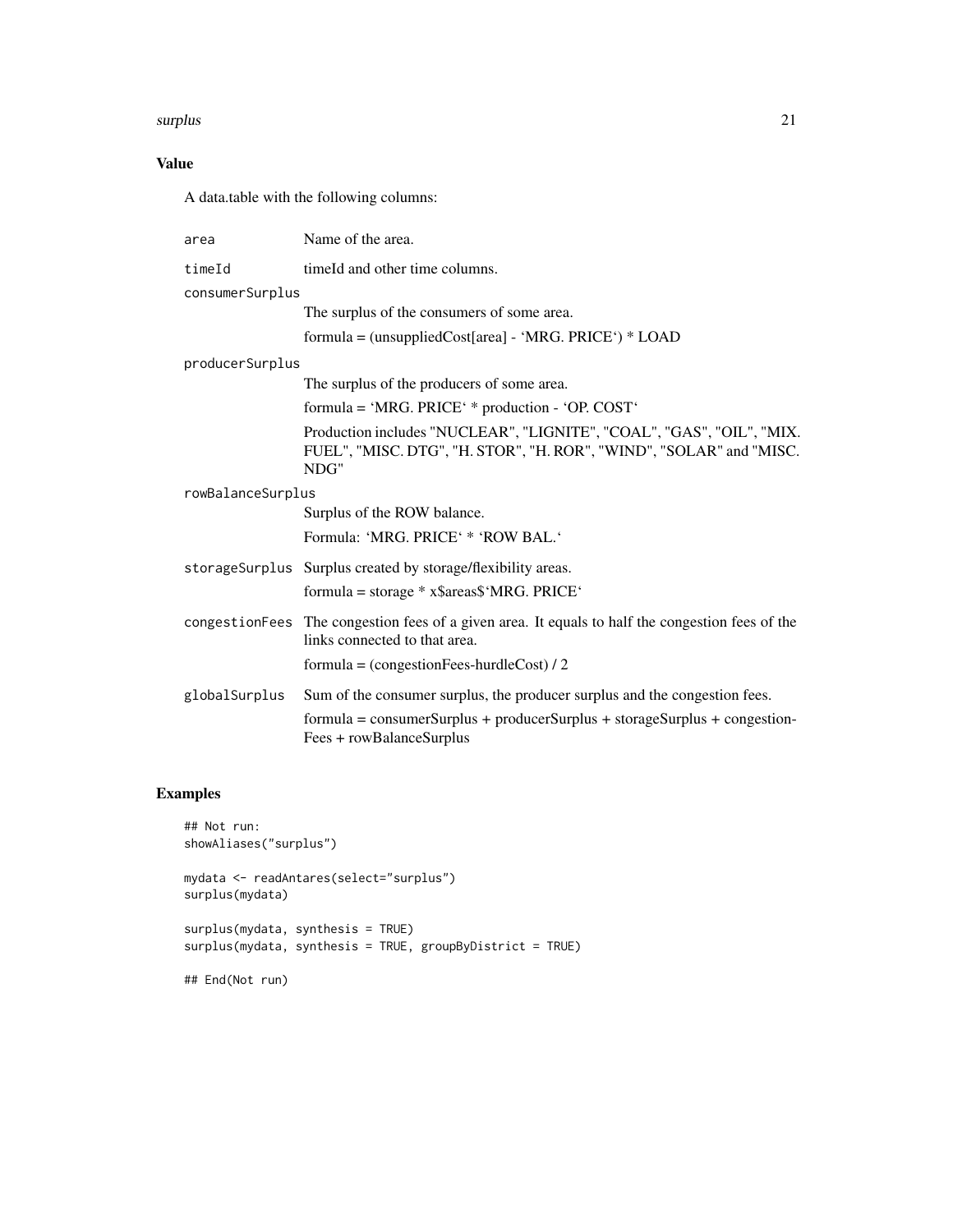<span id="page-21-1"></span><span id="page-21-0"></span>

## Description

This function computes the surplus of clusters of interest. The surplus of a cluster is equal to its production times the marginal cost of the area it belongs to minus variable, fixed and startup costs.

## Usage

```
surplusClusters(
  x,
  timeStep = "annual",
  synthesis = FALSE,
  surplusLastUnit = FALSE,
  clusterDesc = NULL,
  opts = NULL
\overline{\phantom{a}}
```
## Arguments

| $\mathsf{x}$    | An antaresData object created with readAntares. It must contain an element<br>clusters and an element areas with at least the column MRG. PRICE.                                                                 |  |
|-----------------|------------------------------------------------------------------------------------------------------------------------------------------------------------------------------------------------------------------|--|
| timeStep        | Desired time step for the result.                                                                                                                                                                                |  |
| synthesis       | If TRUE, average surpluses are returned. Else the function returns surpluses per<br>Monte-Carlo scenario.                                                                                                        |  |
| surplusLastUnit |                                                                                                                                                                                                                  |  |
|                 | Should the surplus of the last unit of a cluster be computed? If TRUE, then<br>x must have been created with the option thermal Availabilities=TRUE in<br>order to contain the required column "available units" |  |
| clusterDesc     | A table created with the function readClusterDesc. If is this parameter is set<br>to NULL (the default), then the function attempts to read the needed data in the<br>same study as x.                           |  |
| opts            | opts where clusterDesc will be read if null based on data                                                                                                                                                        |  |

#### Value

A data.table of class antaresDataTable with the following columns:

| area         | Area name.                                      |
|--------------|-------------------------------------------------|
| cluster      | Cluster name.                                   |
| timeId       | Time id and other time columns.                 |
| variableCost | Proportional costs of production of the cluster |
|              | Formula = marginal cost $*$ production          |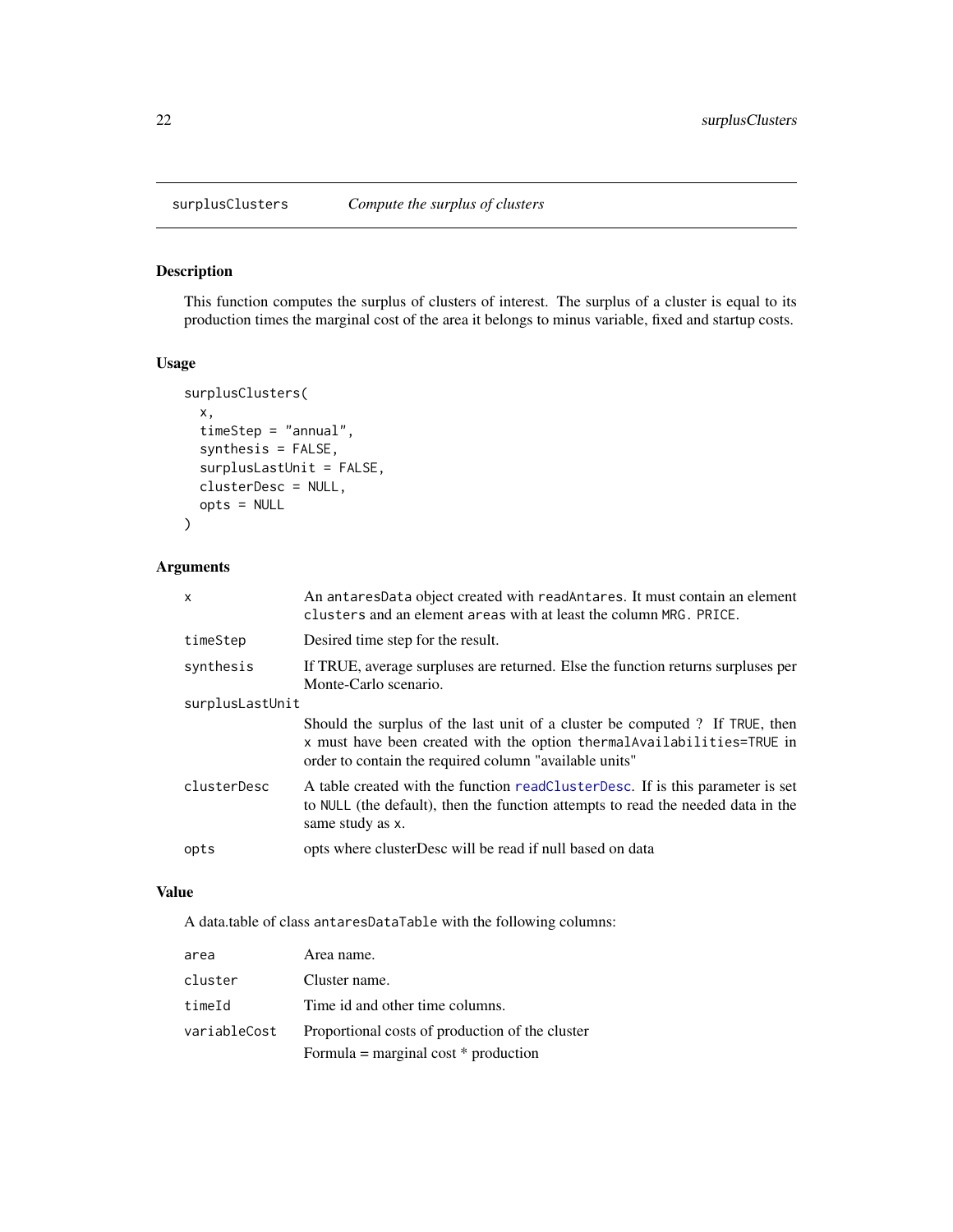## <span id="page-22-0"></span>surplusSectors 23

| fixedCost        | Fixed costs of production of the cluster                                                                  |
|------------------|-----------------------------------------------------------------------------------------------------------|
|                  | Formula = $NODU * fixed cost$                                                                             |
| startupCost      | Start up costs of the cluster.                                                                            |
|                  | surplusPerUnit Average surplus per unit of the cluster.                                                   |
|                  | $formula = ('MRG. PRICE' * production - opCost - startupCost) / unitcount$                                |
| surplusLastUnit  |                                                                                                           |
|                  | Surplus of the last unit of the cluster.                                                                  |
|                  | $formula = ('MRG, PRICE' * prodLastUnit - opCost/pmax(1, NODU) - startup.cost)$                           |
| totalSurplus     | Surplus of all units of the cluster.                                                                      |
|                  | $formula = 'MRG$ . $PRICE' * production - opCost - startupCost$                                           |
| economicGradient |                                                                                                           |
|                  | Economic gradient of a cluster. It is equal to the surplus per unit divided by the<br>capacity of a unit. |
|                  | $formula = surplusPerUnit / nominalcapacity$                                                              |

#### Examples

```
## Not run:
# Data required by the function:
showAliases("surplusClusters")
mydata <- readAntares(select = "surplusClusters")
surplusClusters(mydata)
# Computing the surplus of the last unit of a cluster requires the additional
# column "availableUnits". To add this column, one has to use parameter
# "thermalAvailabilities = TRUE" in readAntares.
mydata <- readAntares(select = c("surplusClusters", "thermalAvailabilities"))
surplusClusters(mydata, surplusLastUnit = TRUE)
```
## End(Not run)

surplusSectors *Compute the surplus of sectors*

## Description

This function computes the surplus of sectors for each area and time step. For sectors wind, solar, hydraulic storage and run of river, production costs are assumed to be equal to 0.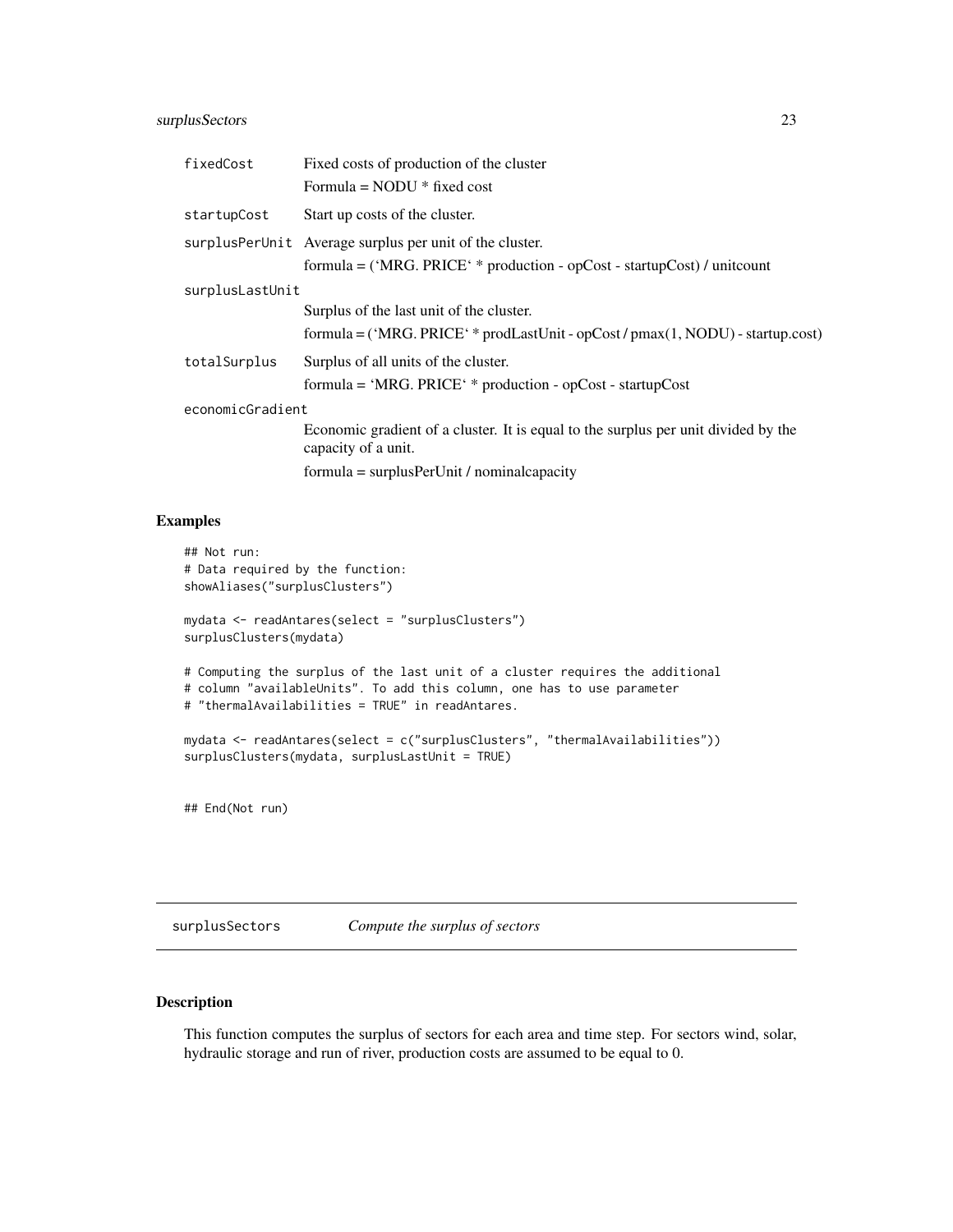## Usage

```
surplusSectors(
  x,
  sectors = c("thermal", "renewable"),
  timeStep = "annual",
  synthesis = FALSE,
  groupByDistrict = FALSE,
  clusterDesc = NULL,
 opts = NULL
)
```
## Arguments

| x               | Object of class antaresData created with readAntares. It needs to contain<br>hourly detailed results of a simulation. Moreover, it must contain area data and<br>if thermal sectors are required, cluster data.                                                                                                                                                                                                                                                                                       |
|-----------------|-------------------------------------------------------------------------------------------------------------------------------------------------------------------------------------------------------------------------------------------------------------------------------------------------------------------------------------------------------------------------------------------------------------------------------------------------------------------------------------------------------|
| sectors         | vector containing the name of the sectors for which surplus needs to be com-<br>puted. Possible values are "thermal" for thermal sectors (nuclear, coal,), "ren"<br>for renewable energy and any column name that can be considered as a produc-<br>tion (for instance production of virtual areas). It is assumed that the cost of these<br>productions is equal to 0 as for renewable energies. If the parameter contains<br>the value "thermal", then the parameter x has to contain cluster data. |
| timeStep        | Desired time step for the result.                                                                                                                                                                                                                                                                                                                                                                                                                                                                     |
| synthesis       | If TRUE, average surpluses are returned. Else the function returns surpluses per<br>Monte-Carlo scenario.                                                                                                                                                                                                                                                                                                                                                                                             |
| groupByDistrict |                                                                                                                                                                                                                                                                                                                                                                                                                                                                                                       |
|                 | If TRUE, results are grouped by district.                                                                                                                                                                                                                                                                                                                                                                                                                                                             |
| clusterDesc     | A table created with the function readClusterDesc. If is this parameter is set<br>to NULL (the default), then the function attempts to read the needed data in the<br>same study as x.                                                                                                                                                                                                                                                                                                                |
| opts            | opts                                                                                                                                                                                                                                                                                                                                                                                                                                                                                                  |

## Value

A data.table of class "antaresData". It contains one column per sector containing the surplus of that sector for a given area and timeId.

## Examples

```
## Not run:
# Data required by the function:
showAliases("surplusSectors")
mydata <- readAntares(select = "surplusSectors")
surplusSectors(mydata)
# Note that if the parameter "sectors" is modified, the function can require
```
<span id="page-23-0"></span>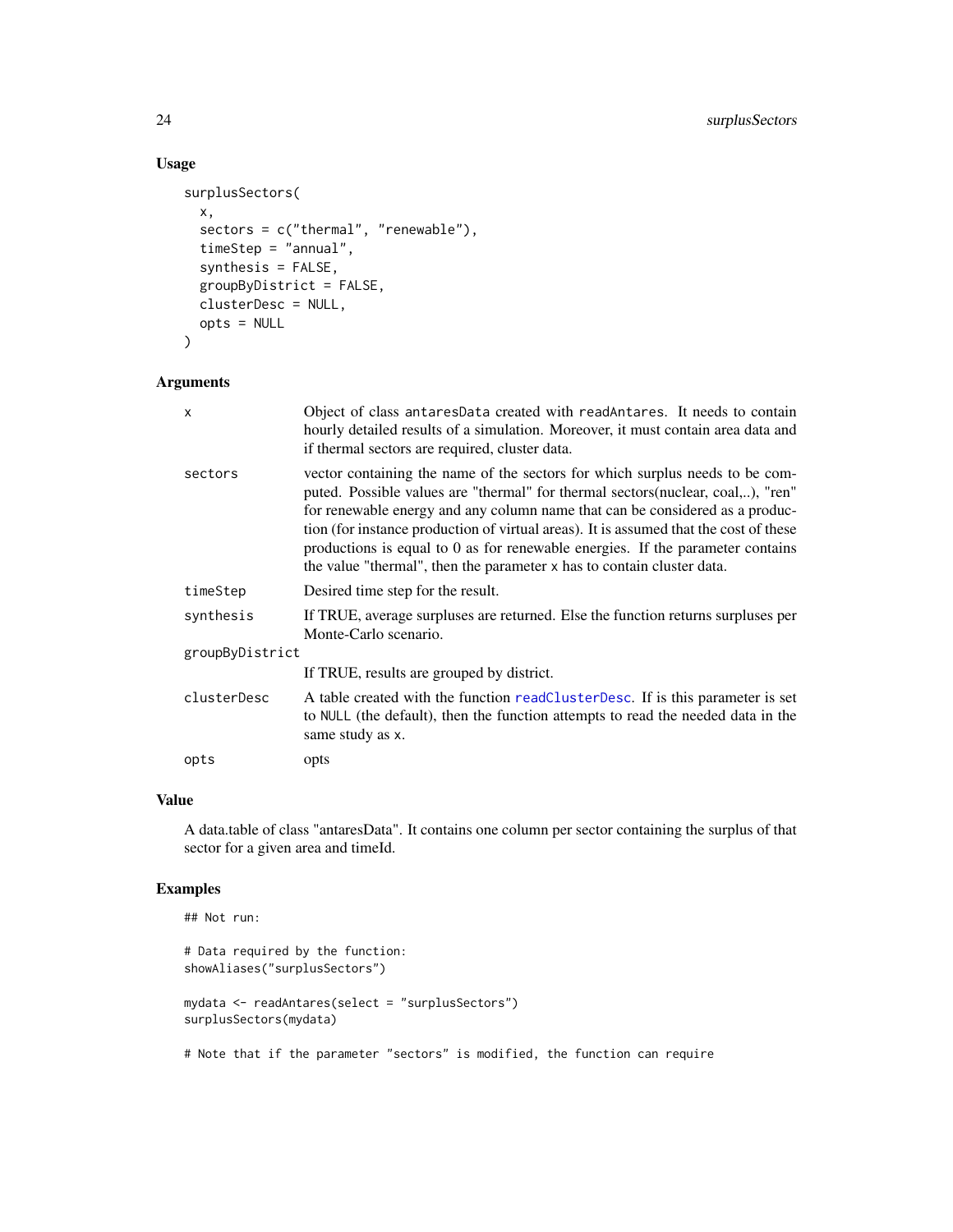#### <span id="page-24-0"></span>synthesize 25

```
# more or less data. For instance, if one only wants surplus for thermal
# sectors:
mydata <- readAntares(areas = "all", clusters = "all", synthesis = FALSE,
                      select = "MRG. PRICE")
surplusSectors(mydata, sectors = "thermal")
## End(Not run)
```
#### synthesize *Synthesize Monte-Carlo scenarios*

## **Description**

This function takes as input an object of class antaresData containing detailed results of a simulation and creates a synthesis of the results. The synthesis contains the average value of each variable over Monte-Carlo scenarios and eventually other aggregated statistics

#### Usage

```
synthesize(x, ..., prefixForMeans = "", useTime = TRUE)
```
#### Arguments

| $\mathsf{x}$ | an object of class antares Data created with readantares and containing de-<br>tailed results of an Antares simulation.       |
|--------------|-------------------------------------------------------------------------------------------------------------------------------|
| $\cdots$     | Additional parameters indicating which additional statistics to produce. See<br>details to see how to specify them.           |
|              | prefixered by Prefixered and Terminan containing average values. If it is different than "",<br>a " " is automatically added. |
| useTime      | use times columns for synthesize.                                                                                             |

#### Details

Additional statistics can be asked in three different ways:

- 1. A character string in "min", "max", "std", "median" or "qXXX" where "XXX" is a real number between 0 and 100. It will add for each column respectively the minimum or maximum value, the standard deviation, the median or a quantile.
- 2. A named argument whose value is a function or one of the previous aliases. For instance med = median will calculate the median of each variable. The name of the resulting column will be prefixed by "med\_". Similarly, l = "q5" will compute the 5 each variable and put the result in a column with name prefixed by "l\_"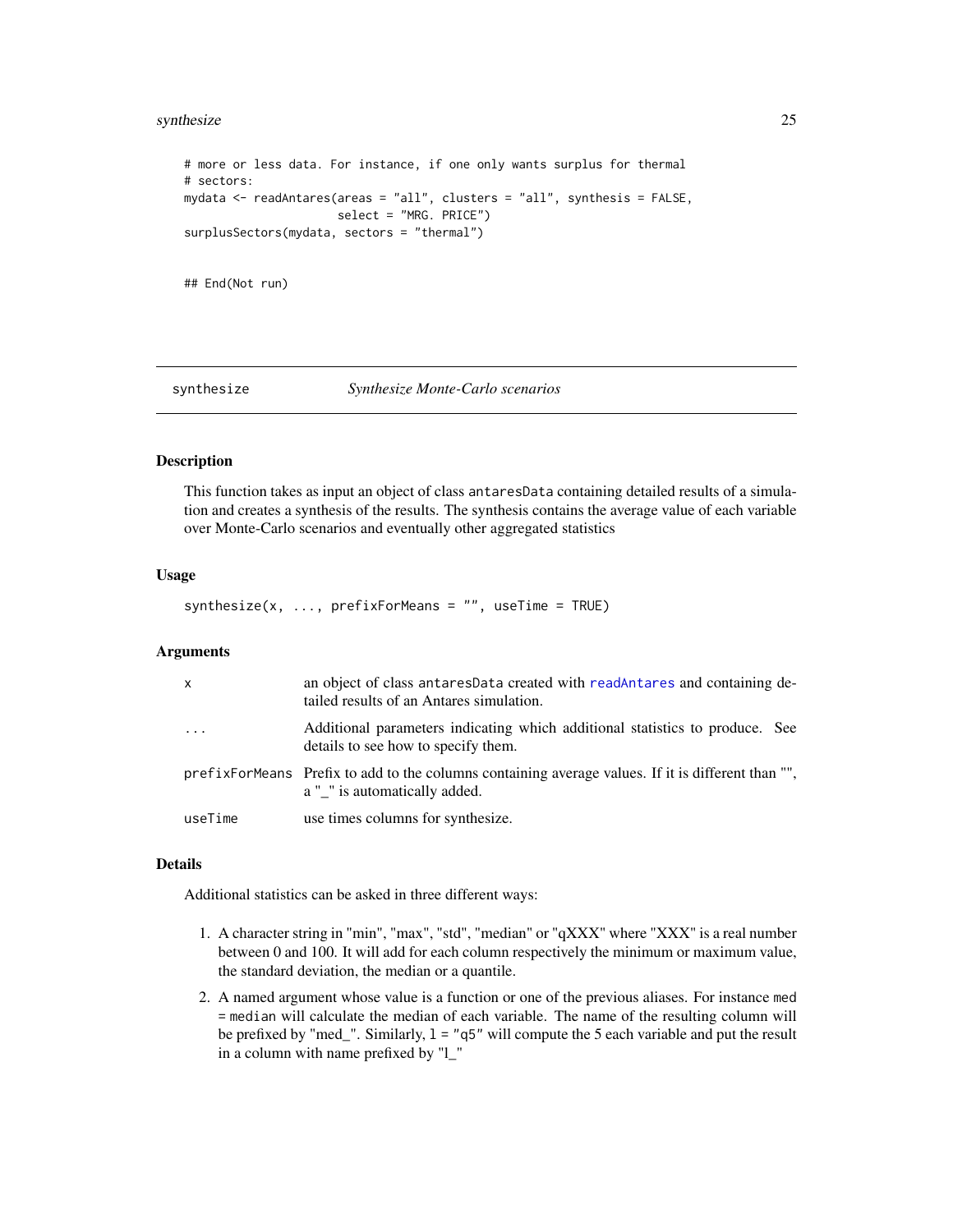<span id="page-25-0"></span>3. A named argument whose value is a list. It has to contain an element fun equal to a function or an alias and optionally an element only containing the names of the columns to which to apply the function. For instance med = list (fun = median, only =  $c$  ("LOAD", "MRG. PRICE")) will compute the median of variables "LOAD" and "MRG. PRICE". The result will be stored in columns "med\_LOAD" and "med\_MRG. PRICE".

The computation of custom statistics can take some time, especially with hourly data. To improve performance, prefer the third form and compute custom statistics only on a few variables.

#### Value

Synthetic version of the input data. It has the same structure as x except that column mcYear has been removed. All variables are averaged across Monte-Carlo scenarios and eventually some additional columns have been added corresponding to the requested custom statistics.

#### Examples

```
## Not run:
mydata <- readAntares("all", timeStep = "annual")
synthesize(mydata)
# Add minimum and maximum for all variables
synthesize(mydata, "min", "max")
# Compute a custom statistic for all columns
synthesize(mydata, log = function(x) mean(log(1 + x)))
# Same but only for column "LOAD"
synthesize(mydata,
           log = list(fun = function(x) mean(log(1 + x)),only = "LOAD")# Compute the proportion of time balance is positive
synthesize(mydata, propPos = list(fun = function(x) mean(x > 0),
                                  only = "BALANCE"))
# Compute 95% confidence interval for the marginal price
synthesize(mydata,
           l = list(fun = "q2.5", only = "MRG. PRICE"),u = list(fun = "q97.5", only = "MRG. PRICE"))## End(Not run)
```
thermalGroupCapacities

*compute thermal capacities from study*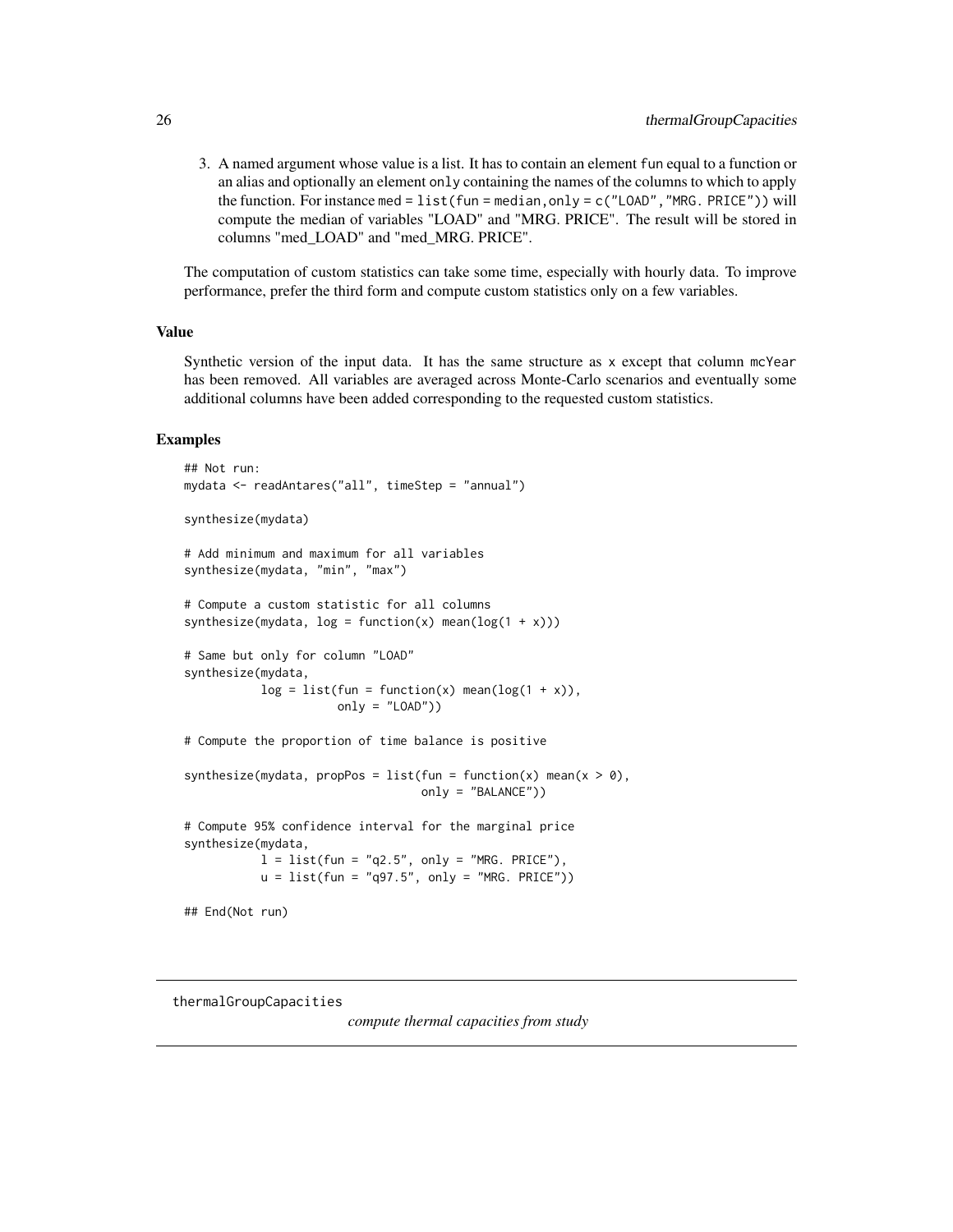## <span id="page-26-0"></span>thermalGroupCapacities 27

## Description

compute thermal capacities from study

## Usage

```
thermalGroupCapacities(opts = simOptions())
```
## Arguments

opts simOptions obtain which [setSimulationPath](#page-0-0)